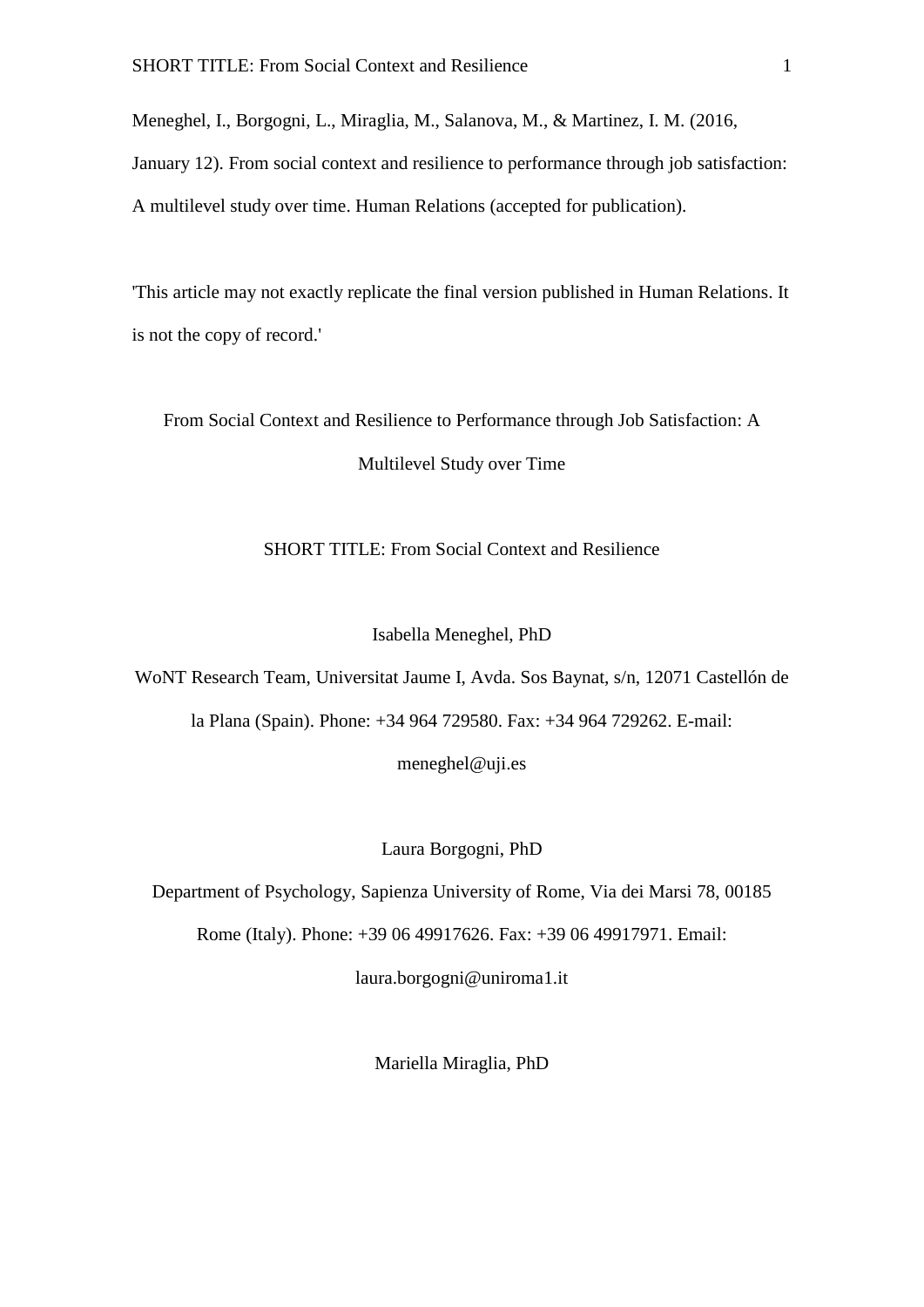Norwich, Business School, University of East Anglia, Thomas Paine Study Centre NR4 7TJ, Norwich, Norfolk (UK). Phone: +44 (0) 1603 593487. Email:

m.miraglia@uea.ac.uk

Marisa Salanova, PhD

WoNT Research Team, Universitat Jaume I, Avda. Sos Baynat, s/n, 12071 Castellón de

la Plana (Spain). Phone: +34 964 729583. Fax: +34 964 729262. E-mail:

salanova@uji.es

Isabel M. Martínez, PhD

WoNT Research Team, Universitat Jaume I, Avda. Sos Baynat, s/n, 12071 Castellón de la Plana (Spain). Phone: +34 964 729585. Fax: +34 964 729262. E-mail: imartine@uji.es

### **Acknowledgements**

This research was supported by a grant from Fundació Caixa Castelló-Bancaixa (#E-2012-22) and from the Spanish Ministry of Economy and Competitiveness (#PSI2011-22400).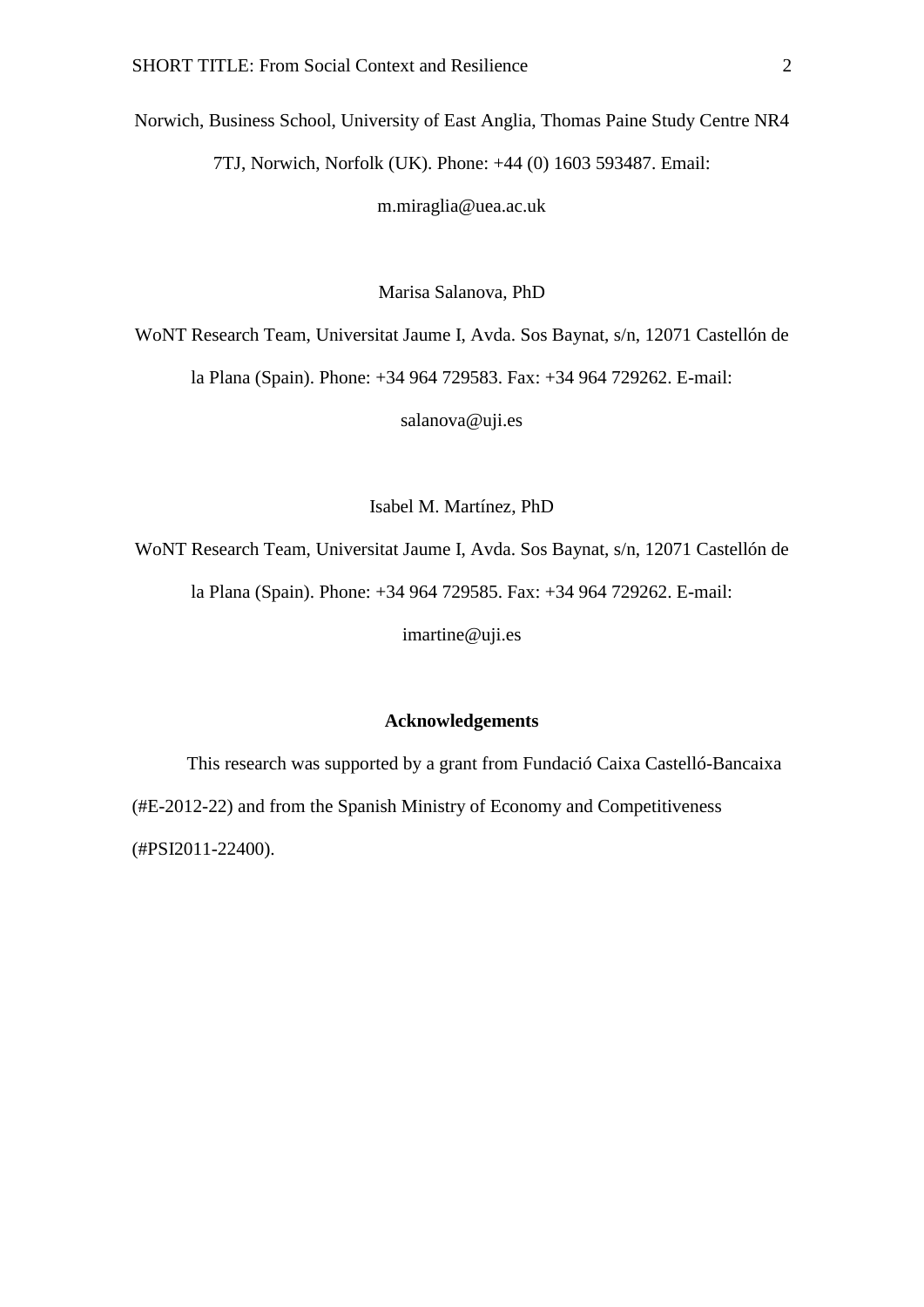#### **Abstract**

Giving the crucial role of organizational context in shaping individual attitudes and behaviors at work, in this research we studied the effects of collective work-unit Perceptions of Social Context (PoSC) on individual work resilience and two key individual outcomes: job satisfaction and job performance as rated by the supervisor. We theorized that collective PoSC act as antecedents of individual variables, and that individual job satisfaction mediates the relationship between collective PoSC and job performance, and between work resilience and job performance over time. A sample of 305 white-collar employees, clustered in 67 work-units, participated in the study. Hierarchical linear modeling highlighted that collective PoSC are significant related to individual work resilience. Moreover, results showed that individual job satisfaction fully mediates the relationship between collective PoSC and individual job performance and the relationship between individual work resilience and individual job performance. At a practical level, results suggest that interventions on collective PoSC may increase work resilience, job satisfaction and job performance over time at the individual level.

*Keywords*: Perceptions of Social Context, Resilience, Job Satisfaction, Performance, Hierarchical Linear Modeling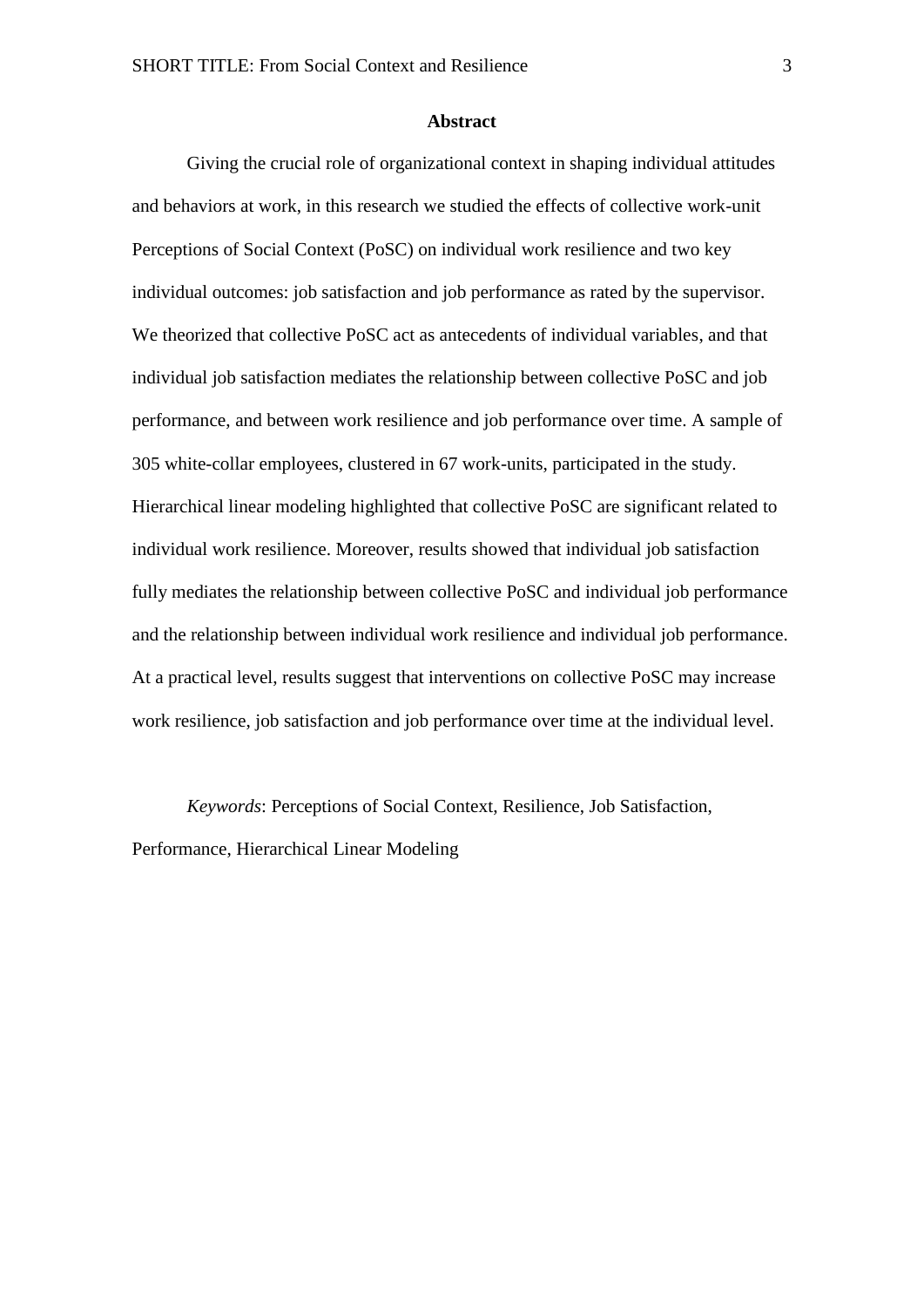From Social Context and Resilience to Performance through Job Satisfaction: A

# Multilevel Study over Time

Scholars have increasingly recognized the crucial role of the organizational context in shaping individual attitudes and behaviors at work (Griffin, 2007; Johns, 2006). Although most studies have embraced an individual perspective (Diestel et al., 2014), people are not isolated actors in the workplace, but rather their perceptions, feelings and behaviors are influenced by their interactions with others (Mowday and Sutton, 1993; Pfeffer, 1991). Hence, it is fundamental to take into consideration not only how employees individually represent the organizational context, but also their collective perceptions of it. Recent theoretical developments and empirical findings call for a broader perspective that explicitly takes into account higher levels of analysis (e.g., work-unit) when predicting individual job attitudes and behaviors (Diestel et al., 2014). The need for a multilevel framework that adds the collective level of analysis to the traditional individual level stems mainly from the increasing relevance of work-units in organizations. In fact, in the past two decades, teamwork has become the common choice when organizations restructure their workforces to achieve greater flexibility (Burke et al., 2006), productivity and motivation (Li et al., 2014), making work-units highly responsible for key organizational outcomes (He et al., 2014).

Given these premises, the current study focuses on Perceptions of Social Context  $(PosC<sup>1</sup>)$ , defined as the set of positive perceptions by employees of the behaviors enacted by the most relevant social constituents within the organization (i.e., top management, immediate supervisor, and colleagues) (Borgogni et al., 2011a; Borgogni et al., 2010b). PoSC have been studied within the framework of social cognitive theory (Bandura, 1986) to emphasize the role of the individual as an agentic being in the

1

<sup>&</sup>lt;sup>1</sup> Presented in previous studies with the acronym PoC. Perception of Context (Borgogni et al., 2011).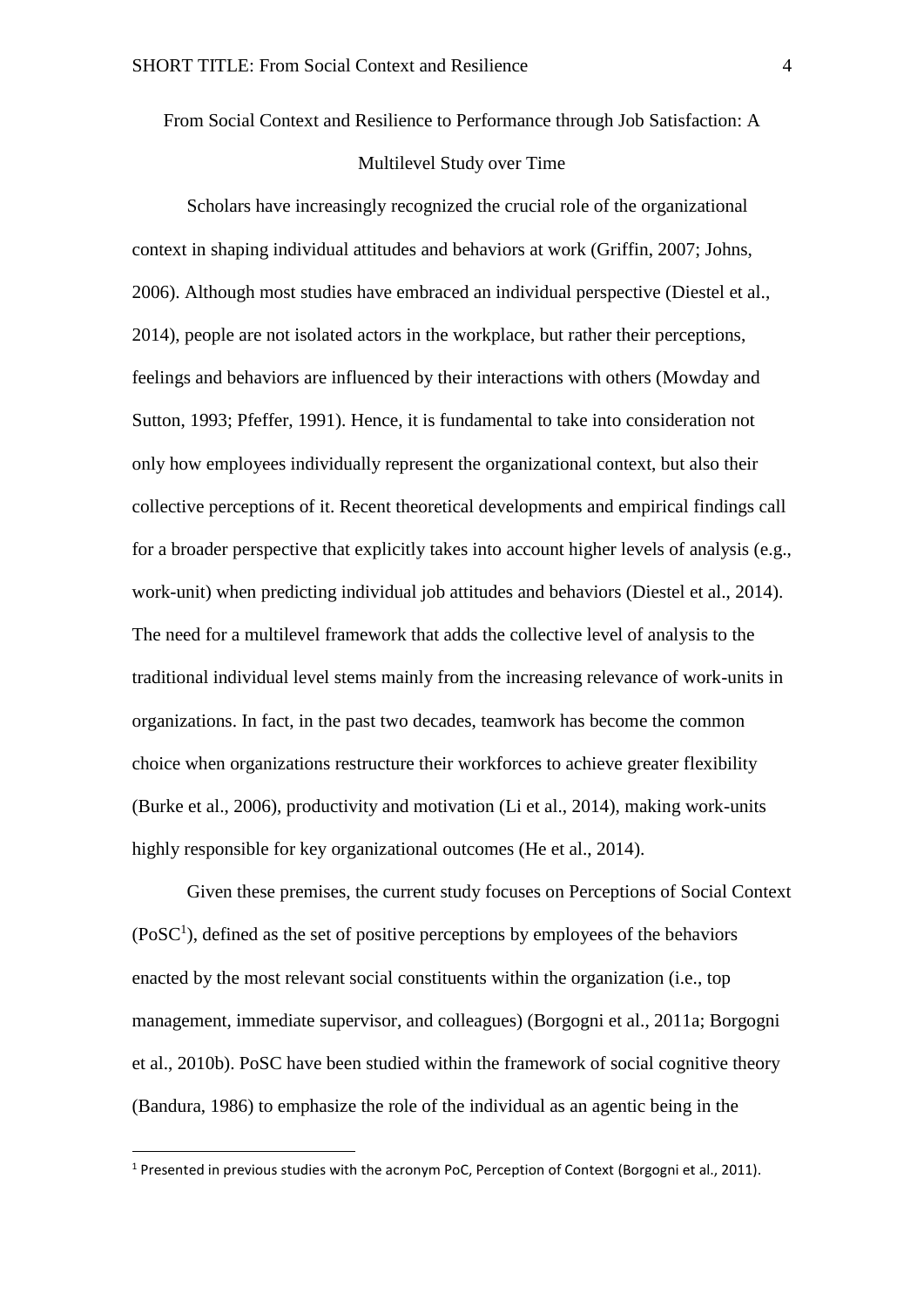context construal process, and they have been examined in relation to individual job attitudes and organizational behaviors. However, the concept of PoSC should not be limited to the individual level of analysis. Indeed, as employees are collectively exposed to the same work environment, the meaning attached to contextual features is socially construed, leading to a common interpretation, understanding, and attitudinal evaluation of the job experience (Kozlowski and Hattrup, 1992; Salancik and Pfeffer, 1978). Thus, perceptions about organizational social constituents are shared within the work-unit, determining the emergence of a collective level of PoSC.

The urgent need to study the collective perceptions of the immediate social context is even more evident given their consequences for the individual and the overall organization. Although this evidence comes largely from aggregations of climate perceptions, we expect the same dynamics for PoSC because work-unit contextual perceptions may influence individuals' functioning and attitudes toward the job, such as job satisfaction, affecting individual and organizational productivity (Ostroff, 1993; Parker et al., 2003; Salancik and Pfeffer, 1978). With specific regard to individual functioning, the organizational context may encourage or discourage the emergence of positive personal resources, such as resilience at work. According to the Conservation of Resources (COR) theory (Hobfoll, 1989), the resources available to the individual and the group tend to aggregate and sustain one another, creating caravan passageways, defined as environmental conditions that support, enrich, and protect individual's resources (Chen et al., 2015). Hence, positive PoSC can be seen as the contextual conditions that contribute to building up employees' personal resources.

Within the presented theoretical framework, this study adopts an innovative approach and examines PoSC at the work-unit level of analysis. It not only intends to verify whether positive collective PoSC promote employees' satisfaction with the job,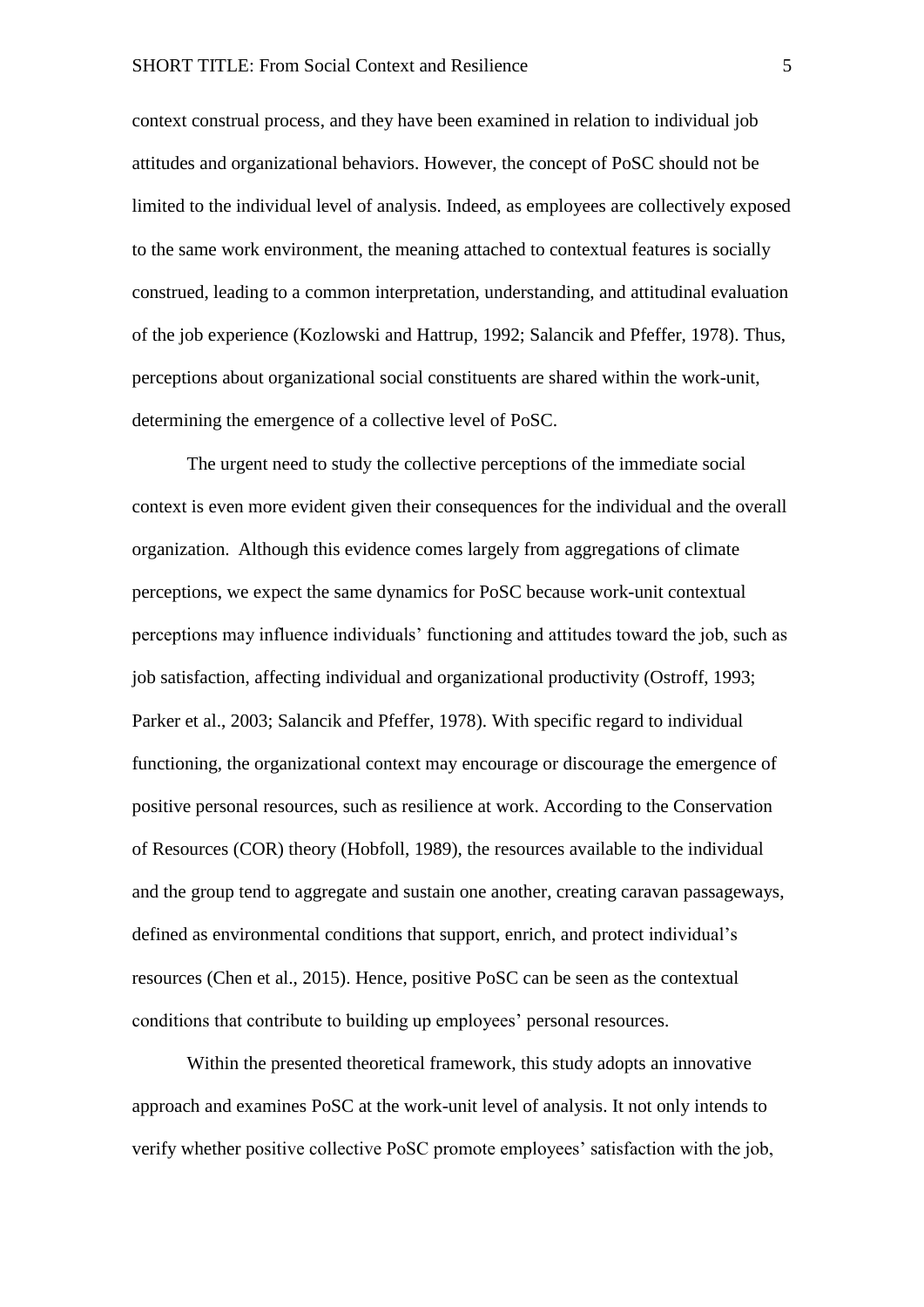as already shown at the individual level (Borgogni et al., 2010a; Borgogni et al., 2011a), but it also assumes a positive association between collective PoSC and positive personal resources, such as work resilience. This, in turn, may increase job satisfaction (Larson and Luthans, 2006; Youssef and Luthans, 2007). Indeed, highly resilient individuals adapt more easily and bounce back more successfully after negative events in the workplace, thus obtaining greater satisfaction (Larson and Luthans, 2006; Youssef and Luthans, 2007). Finally, as job attitudes represent a key factor in sustaining productivity (Riketta, 2008), collective PoSC and individual resilience may increase job satisfaction and, consequently, enhance job performance. More specifically, our objectives are to: i) examine the cross-level relationship between collective PoSC and individual work resilience; ii) analyze the cross-level association between collective PoSC and employees' job satisfaction over time; iii) corroborate the link between work resilience and job satisfaction at the individual level over time; and iv) investigate the extent to which job satisfaction mediates the relationship between collective PoSC and performance and between work resilience and performance over time. To describe the interrelationships among variables measured at different levels (i.e., individual and collective), the analytic strategies used must explicitly account for the nested nature of the data and take into consideration all the potential group membership effects when examining the hypothesized relationships (Hofmann et al., 2000; Raudenbush and Bryk, 2002). Therefore, we employed a multilevel design with data gathered at two distinct time-points.

#### **Collective PoSC and Individual Resilience**

The set of behaviors considered in PoSC have been identified as prototypical across diverse organizational contexts (Borgogni et al., 2011a), and they cover both productive and socio-emotional aspects of interactions in the work context. Indeed,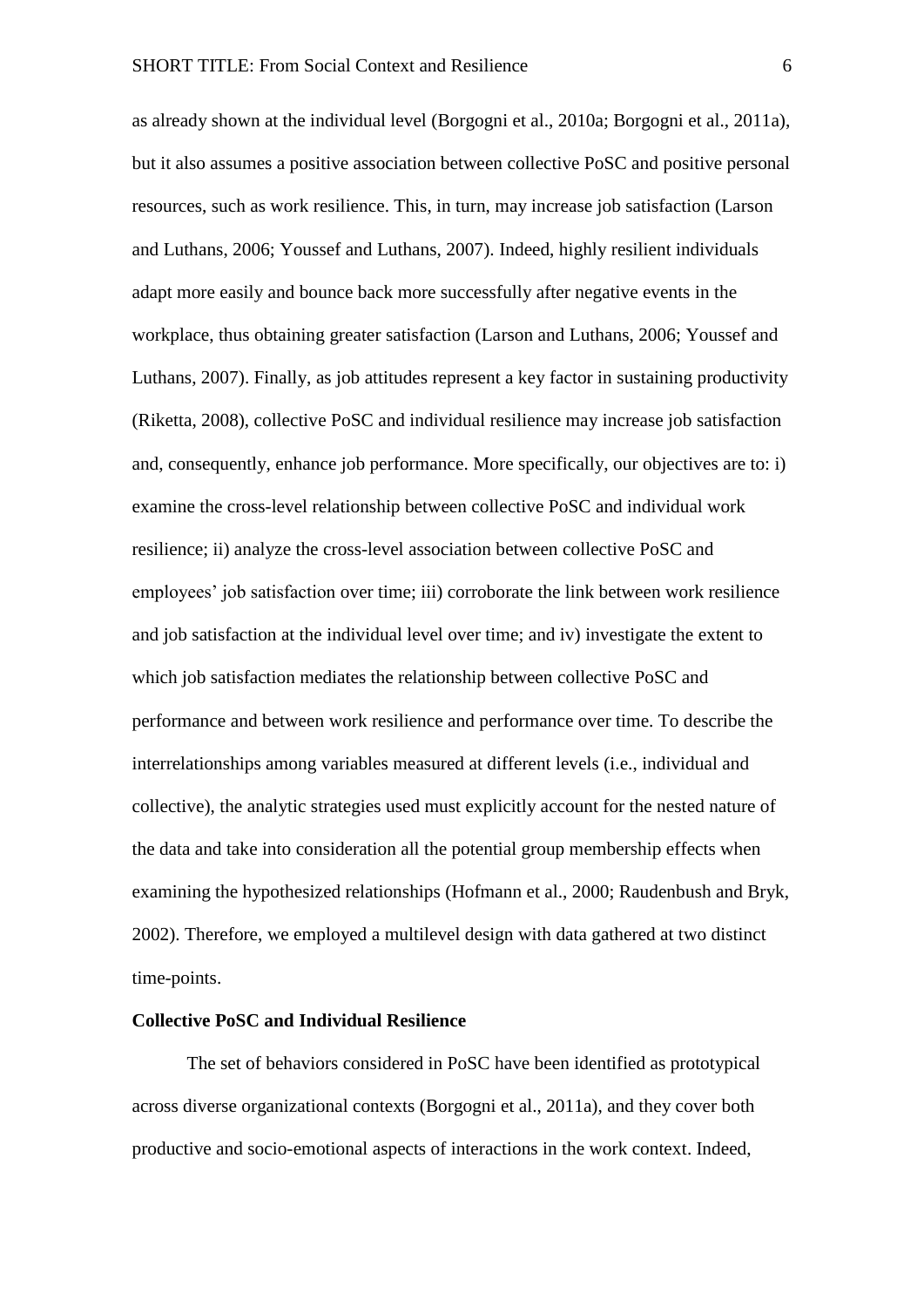work groups carry out and simultaneously pay attention to: task-related behaviors, which are instrumental in goal achievement and production; and relation-care behaviors, which respond to inner needs for individuation and belongingness (Bales, 1950).

Although positive perceptions originate within the person, collective PoSC represent an emergent construct that is the product of the exposure to collective situations and of members' interaction within the team, leading to the convergence of shared perceptions (Kozlowski and Ilgen, 2006). Thus, collective PoSC are defined as shared or collective positive perceptions of the prototypical constituents of the social context, working at the collective level as a broad concept which reflects the overall work-unit perception of the social environment. Several explanations may help to understand how individuals' perceptions can be converted into a collective construct of perceived social context. For instance, according to the social information processing theory (Salancik and Pfeffer, 1978), the social context provides elements for constructing meaning. Individuals working in the same unit are exposed to a common reality, sharing the same contextual cues and referring to the same organizational social actors, which commonly guides their cognitions and perceptions. Furthermore, frequent social interactions and communication among members of the work group shape individual views and meanings, leading to the development of collective perceptions (Klein et al., 2001; Morgeson and Hofmann, 1999). Finally, according to the crossover model (Chen et al., 2015; Westman, 2001), three mechanisms are responsible for transferring positive perceptions or feelings within team and organizational contexts. Specifically, transmission i) can work through empathy (e.g., one's perceptions of positive relationship-oriented behaviors performed by the social constituents may lead to the crossover of these positive perceptions to other team members); ii) may occur indirectly, following the interactions among colleagues (e.g., when an employee's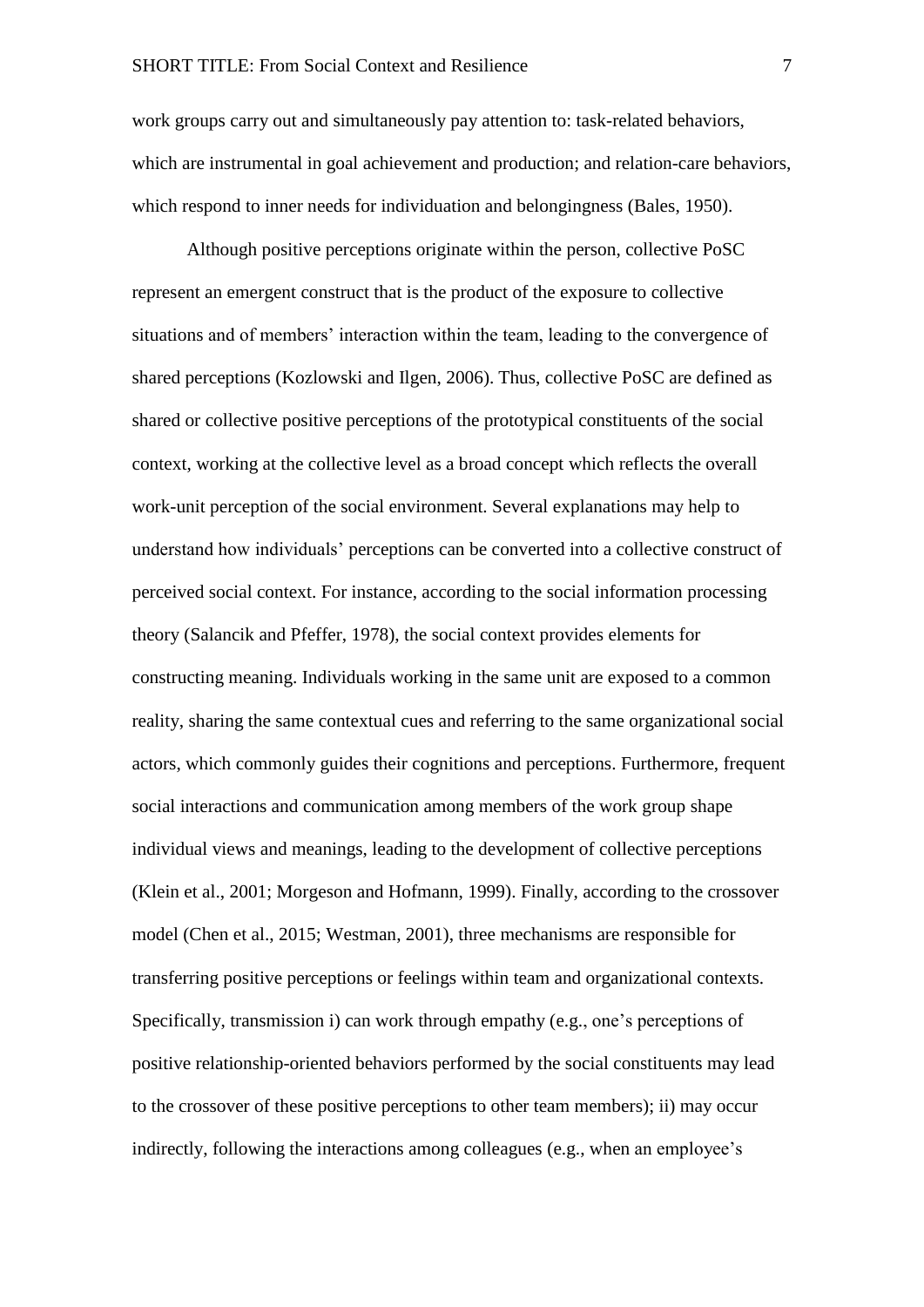positive PoSC increase, he or she has more positive interactions with social constituents and, thus, is motivated to provide positive task- related and/or relation-care behaviors); or iii) may emerge when all workers are exposed to the same levels of job resources (e.g., top management's actions with regard to their attention to employee development) and, thus, probably experience the same types and levels of PoSC.

Collective PoSC are defined as a composite and higher-order construct that summarizes its three dimensions, in a similar way as at the individual level (Consiglio et al., 2015). We posit that the distinct organizational social constituents may interact, simultaneously shaping employees' collective perceptions of the social context and creating an overall effect that is greater than the sum of the individual facets (Bowen and Ostroff, 2004). Therefore, collective PoSC can be considered as a "Gestalt" construct (Schulte et al., 2006), defining the social context as an entirety, so that the collective perceptions of the main organizational social actors converge in a higherorder concept.

As mentioned above, shared PoSC may be viewed as contextual conditions that support, enrich, and protect individuals' resources, such as resilience at work. Due to the increasing complexity of work environments characterized by hyper-competition and rapid changes (Sutcliffe and Vogus, 2003), attention has been paid to the potential role of resilience in crisis scenarios (Kaplan et al., 2013). Resilience in organizational settings is commonly defined as the process or capacity to adjust and thrive amidst adversity, going beyond the restoration of a "normal" level to learn and grow from difficulties and emerging stronger than before (Sutcliffe and Vogus, 2003). Thus, resilience is an important psychological ability which helps the employee to face the demand for flexibility, adaptation, and improvisation in situations characterized by change and uncertainty (Youssef and Luthans, 2007), but it also represents the need to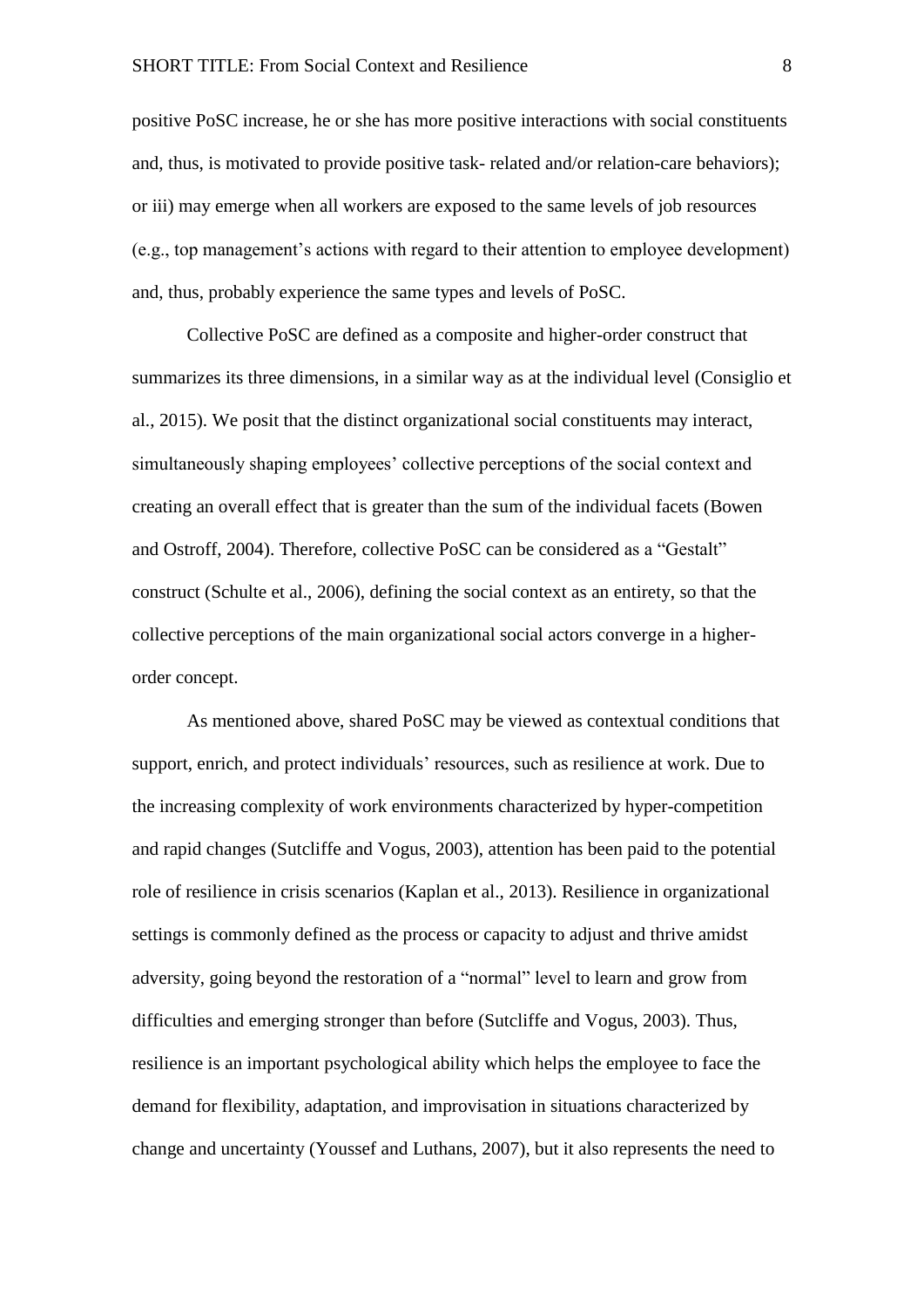find unknown inner strengths and resources to cope effectively (Ganor and Ben-Lavy, 2003). The resilience literature suggests that growing in the face of adversity significantly depends on the characteristics of social environments (Luthar et al., 2000) and the existence and quality of interpersonal relationships (Luthans et al., 2006). Indeed, a supportive workplace is likely to act as a contextual resource to help employees to successfully overcome difficulties and restore energy after setbacks (Luthans et al., 2008). However, not all relationships are equally valuable for resilience, since only high quality relationships can facilitate information sharing, collective sensemaking, learning processes, and problem solving (Carmeli et al., 2013; Paulus and Nijstad, 2003). We propose that PoSC are representative of high-quality relationships because they refer to the perception of positive behaviors performed by significant organizational constituents, and they appear to satisfy the core social motives that drive people in their interactions (Fiske, 2004). Colleagues reinforce feelings of belonging and trust through the development of solid and durable relationships, supervisors support and foster individual control and self-concepts via positive feedback, and top management ensures understanding by defining collective meanings, policies, and procedures. Therefore, we argue that when employees working in the same unit share positive perceptions of their supervisor, colleagues, and top management, are better able to develop work resilience. Thus, the following hypothesis is proposed:

*Hypothesis 1*: Collective PoSC will be positively related to individual work resilience.

### **Multilevel predictors of Job Satisfaction**

Job satisfaction has been defined as "…an evaluative state that expresses contentment with, and positive feelings about, one's job" (Judge and Kammeyer-Mueller, 2012, p. 347). It is, thus, a broad construct that comprises all or most of the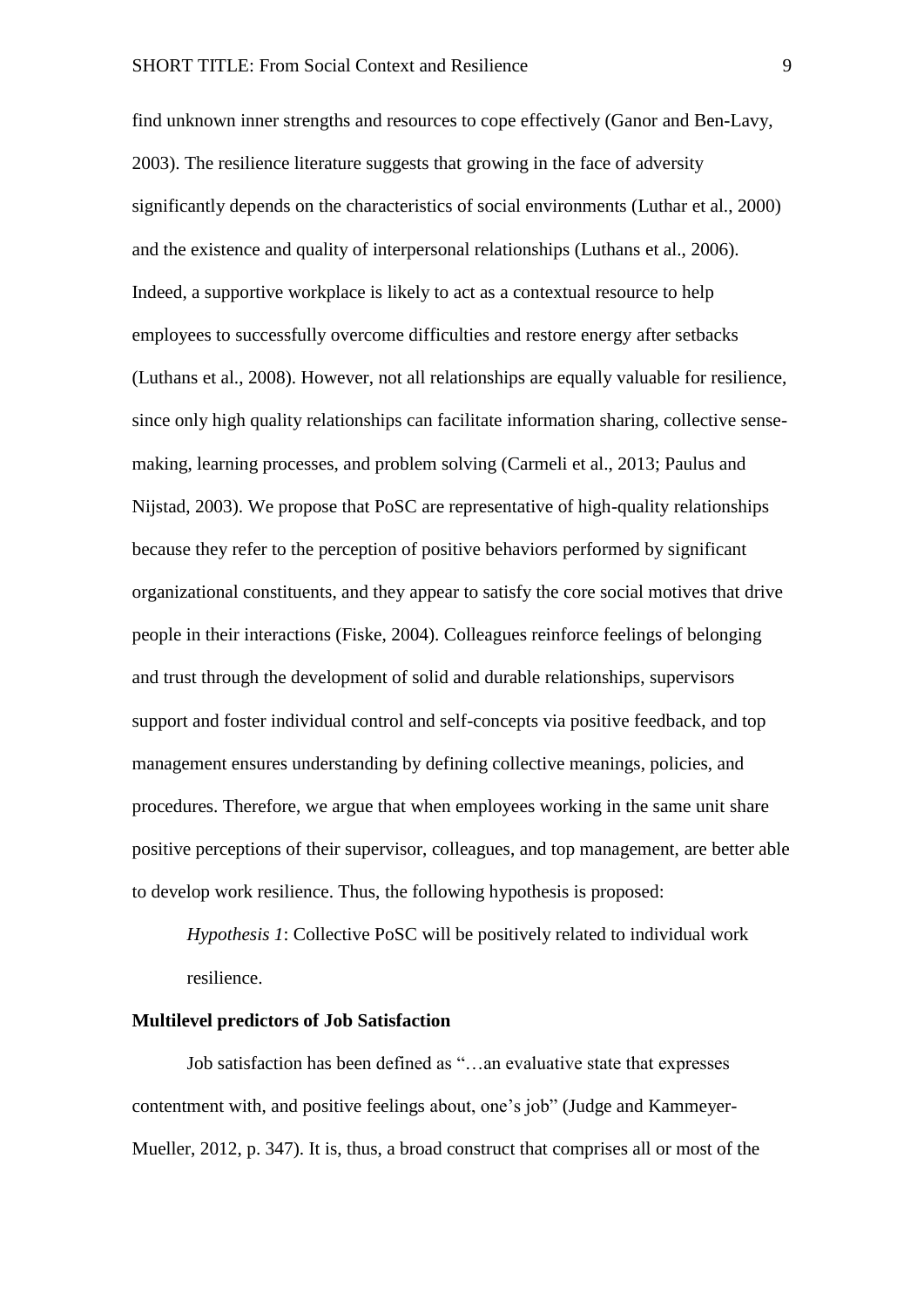characteristics of the job itself and the work environment that employees find rewarding, fulfilling and satisfying (Weiss, 2002). Although job satisfaction reflects an evaluation of individual experiences, it is also likely to be affected by the attributes of the context where the individual operates (Ostroff, 1992, 1993). Social environment variables, such as relationships with coworkers and supervisors, predict satisfaction levels above and beyond the characteristics of the work itself (Judge and Kammeyer-Mueller, 2012; Morgeson and Humphrey, 2006). Moreover, a substantial body of research has shown that perceptions of one's context influence human responses, (Pritchard and Karasick, 1973; Schnake, 1983), so that employees may derive their job satisfaction from a context that they perceive as positive (Judge et al., 2000).

There is empirical evidence from various sectors (e.g. public and private organizations, schools, the military) that individual PoSC can shape employees' job satisfaction (Borgogni et al., 2010a; Borgogni et al., 2011a; Parker et al., 2003). However, given that employees collectively share the same work environment and the same leader, ultimately creating a bounded context, also collective perceptions may influence individual work attitudes. Accordingly, we assume that people may develop positive job attitudes not only when they individually perceive the organizational constituents favorably, but also when they share these positive perceptions. Based on this assumption, we suggest that when employees collectively perceive the supervisor, colleagues and top management positively, they will be highly satisfied with their jobs. Hence, we propose the following hypothesis:

*Hypothesis 2*: Collective PoSC will be positively related to individual job satisfaction over time.

Additionally, we take into consideration the relationship between the two proposed consequences of collective PoSC, namely individual work resilience and job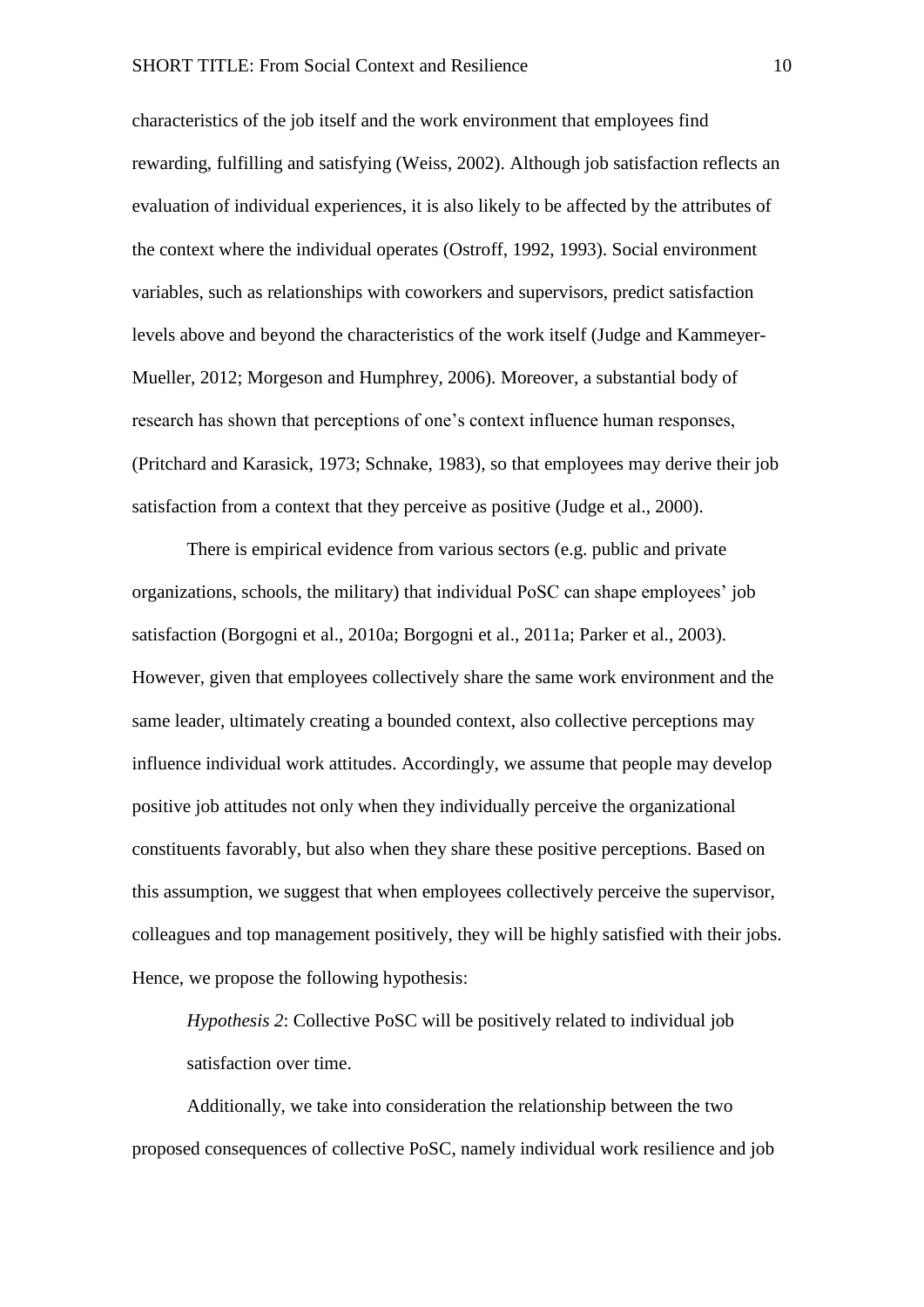satisfaction. So far, studies on the antecedents of job satisfaction have mainly focused on employee characteristics like self-efficacy, core self-evaluations, and dispositional affect (Fernández-Ballesteros et al., 2002; Judge and Kammeyer-Mueller 2012). Although the literature on workplace resilience is still scarce, two studies have related resilience to job satisfaction (Larson and Luthans, 2006; Youssef and Luthans, 2007); however, both studies are correlational and cross-sectional, making it difficult to establish causal links. More recently, Liossis and colleagues (2009) showed that the Promoting Adult Resilience program led to a significant improvement in participants' job satisfaction at a 6-month follow-up, providing evidence that interventions designed to strengthen work resilience influence job satisfaction over time. These results suggest that individuals with higher levels of work resilience are more likely to positively adapt to and successfully bounce back from negative events in the workplace, achieving higher motivational levels and rebounding beyond homeostasis (West et al., 2009); in turn, their job satisfaction can be enhanced. Indeed, job satisfaction reflects individual evaluations of various aspects of the job. Because resilience allows people to proactively prepare for hardships and minimize the impact of stressors on work life (Shin et al., 2012), highly resilient people are more likely to evaluate these job aspects as less stressful, more positive, and more satisfying. Hence, we set the following hypothesis:

*Hypothesis 3*: Individual work resilience will be positively related to individual job satisfaction over time.

### **The Mediating Role of Job Satisfaction**

The link between job satisfaction and job performance has long been of interest to organizational psychologists, and several studies have suggested that job satisfaction is a key factor influencing productivity and job performance (Riketta, 2008). Recently, a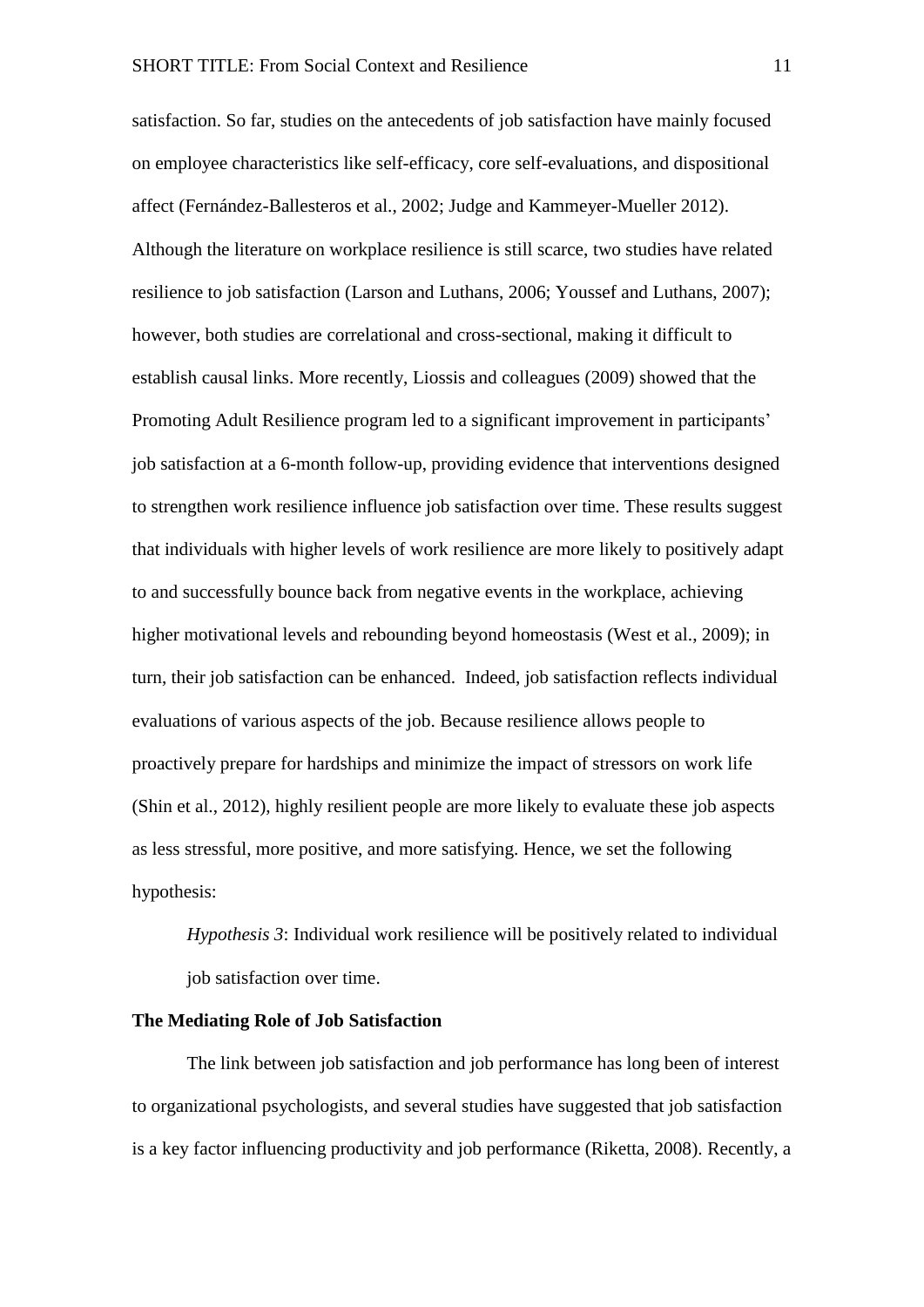meta-analysis tested the causal links between job attitudes (i.e., job satisfaction and organizational commitment) and performance, focusing on 16 longitudinal studies (Riketta, 2008). Regarding job satisfaction, results showed that, controlling for baseline performance, job satisfaction significantly influenced subsequent in- and extra-role performance, while the reverse causal effect was not statistically supported. These findings could be explained based on the literature that identifies job attitudes as proximal antecedents and guidelines for behaviors (e.g., Fishbein and Ajzen, 1974) and refers to the energizing and facilitative effects of positive affect (as one component of satisfaction) in the workplace (e.g., Staw et al., 1994). Therefore, we posit that the more satisfied employees are with their jobs, the more likely they are to engage in positive behaviors on the job, doing what is required of them. Thus, we test the possible mediating role of job satisfaction in the relationship between collective PoSC and individual performance, and between individual work resilience and performance.

Drawing on the aforementioned empirical and theoretical evidence that identifies social context as an antecedent of job satisfaction, which in turn acts as a proximal determinant of behaviors, we assume that the more positively the work-unit collectively perceives its supervisor, colleagues, and top management, the more satisfied its members will be with the job and, in turn, the more likely they are to engage in positive behaviors, resulting in increased job performance. Previous research confirmed the full mediation of job satisfaction between PoSC and performance at the individual level (Borgogni et al., 2010a; Borgogni et al., 2011a). Thus, we propose that this relationship persists in the case of collective PoSC:

*Hypothesis 4*: Individual job satisfaction fully mediates the relationship between collective PoSC and individual performance.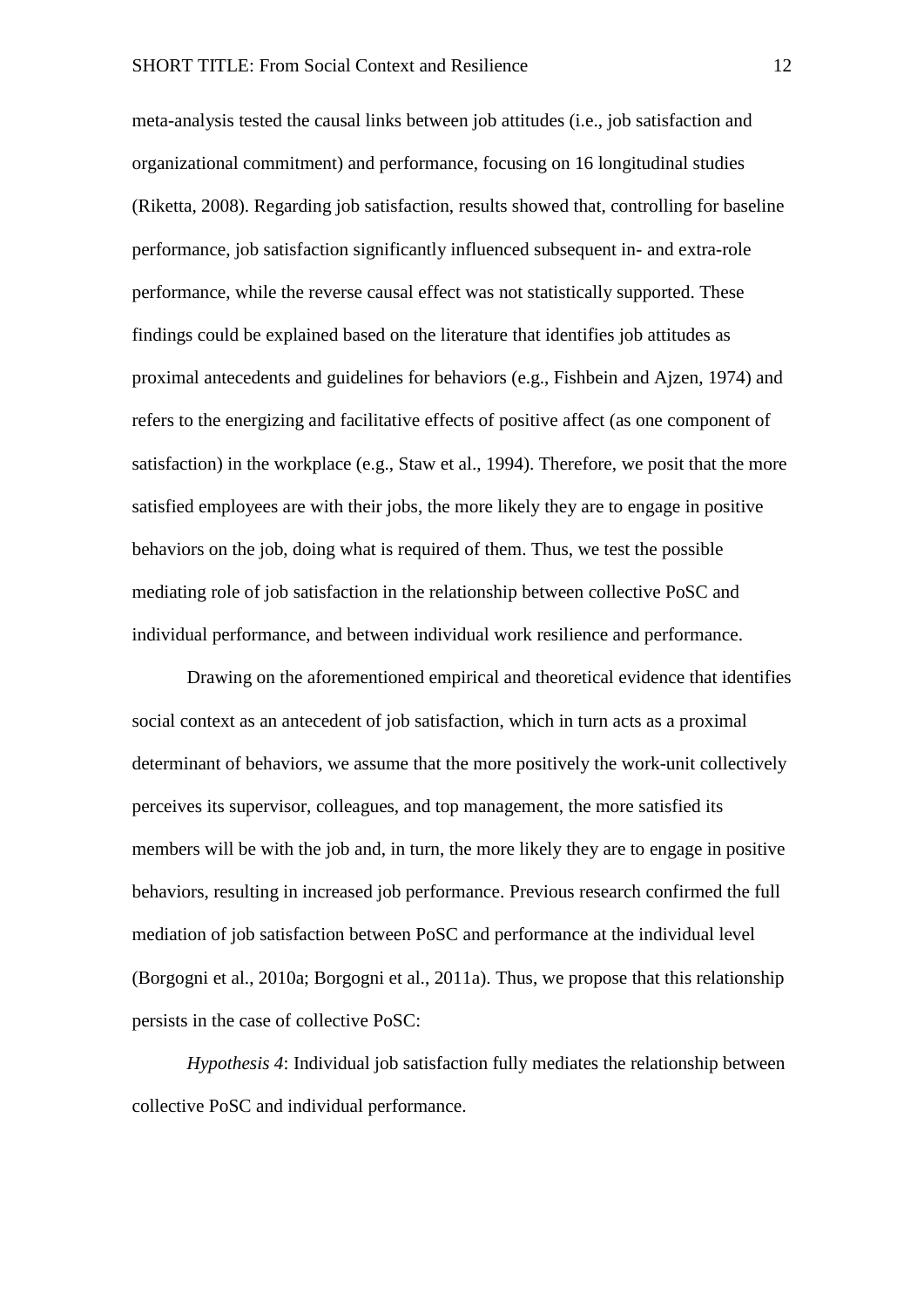Previous research has suggested that resilience leads to increased job performance (Luthar, 1991; Luthans et al., 2005) because highly resilient employees are better prepared to rebound or recover from adversities, problems, and failures. They are more flexible in meeting modified demands, more open to new experiences, and more likely to use setbacks as "springboards" or opportunities for growth (Tugade and Fredrickson, 2004). Furthermore, building on our earlier explanation of the relationship between work resilience and job satisfaction, on the one hand, and the association between job satisfaction and performance, on the other, we predict that highly resilient employees will perform better because they experience more job satisfaction engendered by resilience. Therefore, work resilience may influence job satisfaction both directly and indirectly, via the mediating role of job satisfaction. Thus, we propose the following hypothesis:

*Hypothesis 5*: Individual job satisfaction partially mediates the relationship between individual work resilience and performance.

### **Method**

### **Participants and Procedure**

A longitudinal study was conducted in the headquarters of one of the largest service companies in Italy, which has a staff of about 150,000 employees working in 14,000 offices located throughout the country. The first data collection (Time 1) was carried out in June 2010; a total of 857 employees filled in the questionnaire, out of the 1,158 who were initially contacted (response rate of 74%). The second set of data (Time 2) was collected in February 2012, and 935 employees (out of the 1,493 involved) answered the questionnaire (response rate of 63%). The final sample consists of 305 employees who responded at both times and could be clearly nested into a work-unit, defined as a unit of employees assigned to accomplish a set of tasks in a specific area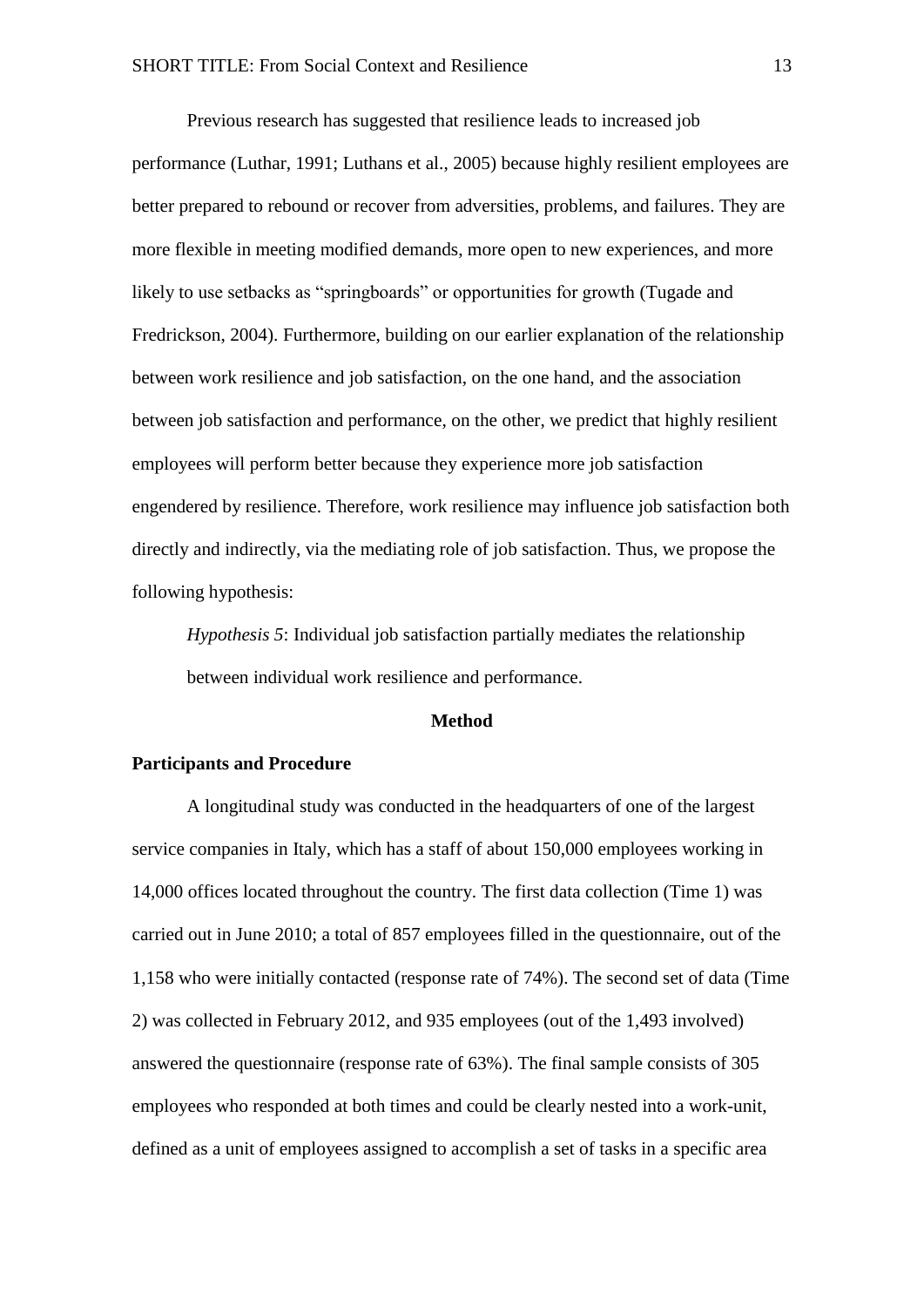and supervised by the same leader. Participants were white-collar employees working in a variety of functional areas and distributed across 67 work-units, with an average of 4.55 employees per unit. In addition, 53.4% were men, average age was 45 years (SD = 8.21), and mean organizational tenure was  $15.15$  years (SD = 10.14). For both data collection times, employees received an email from the HR department announcing the research and another one from the researchers explaining the project and the web-based questionnaire. Participation was voluntary, and each respondent was assigned a code by the HR department, corresponding to his or her questionnaire, in order to match the answers to the questionnaire with the supervisory performance ratings and, at the same time, guarantee privacy.

#### **Measures**

The measures included: a) self-reports from the questionnaires on work resilience, PoSC and job satisfaction; and b) employees' job performance, provided by the HR Department as an objective measure. All items were rated on a 7-point Likert scale (1 = *strongly disagree* to 7 = *strongly agree*).

*Work resilience*. To assess employees' resilience at Time 1, a 9-item scale was developed *ad-hoc* for the specific organizational context. Items were generated through meetings with key managers of the organization, using Flanagan's (1954) critical incident technique in order to focus on the specific work context. Unlike previous measures, which have generally assessed protective factors or resources involving personal characteristics and coping styles (e.g., Connor and Davidson, 2003), items were framed as statements of the work-related ability to bounce back, resist illness, adapt to stress, or thrive in the face of adversity, based on the conceptualization by Smith and colleagues (2008). More specifically, the present scale aimed to assess resilience as bouncing back from stress in organizations; hence, contrary to existing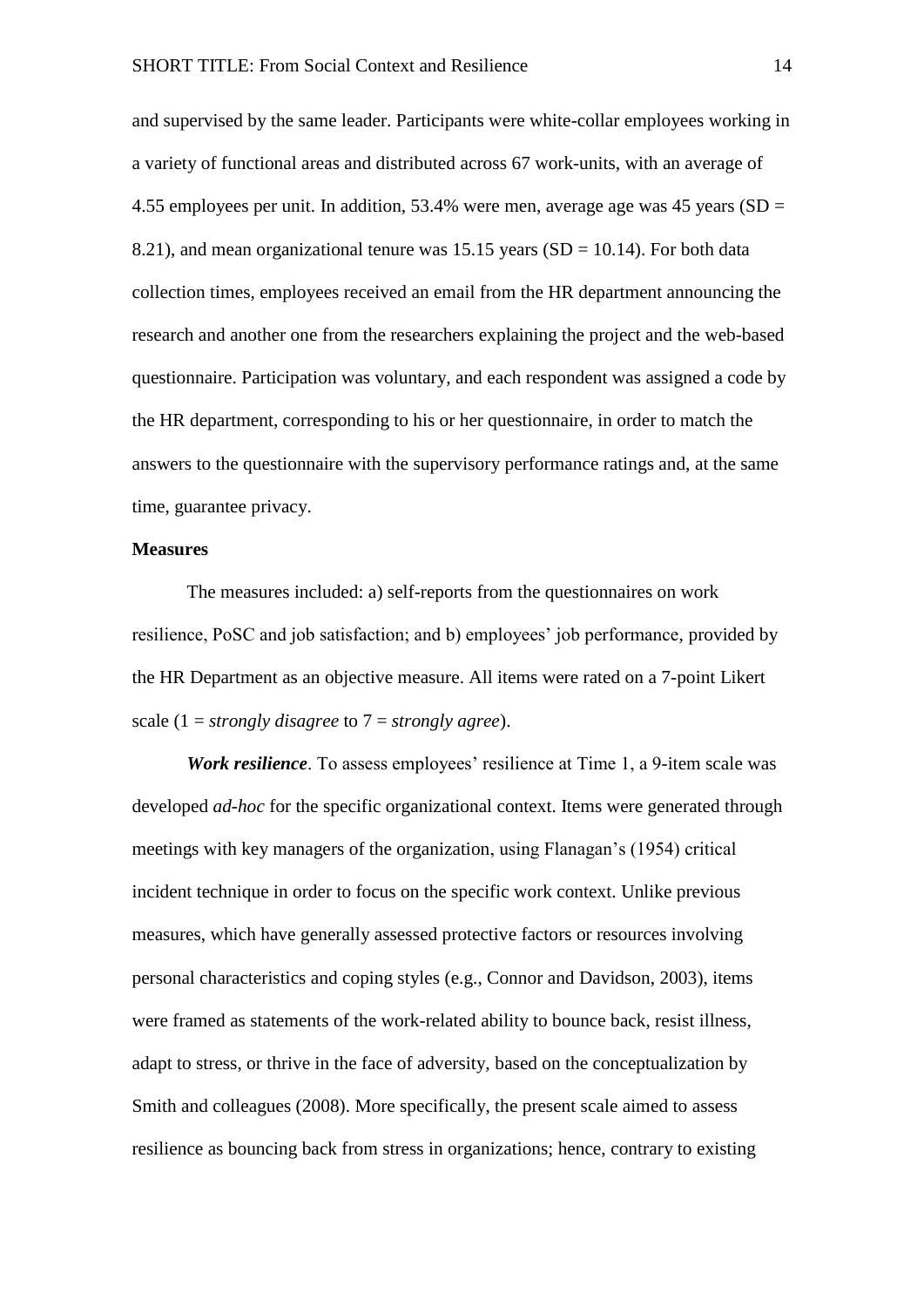broader scales, our items specifically referred to resilience in the job context. The full set of items is provided in the supplemental file. As exploratory factor analysis (EFA) is typically used in the process of scale development and construct validation (Brown, 2006), we conducted a principal factor analyses (PFA) to explore the factorial structure of the work resilience scale, using a sample of 555 employees who participated in the Time 1 survey but were removed from the final sample of the present study. The results showed that the one-factor solution explained 43.96% of the total variance, and the factor loadings of the 9 items on the scale ranged between 0.57 and 0.74, indicating a solid factor (Costello and Osborne, 2005). The Cronbach's alpha coefficient for the scale was 0.87. Additionally, we performed a confirmatory factor analysis (CFA) of the study sample ( $n = 305$ ), using the Mplus software (Muthén and Muthén, 2012). The results of the CFA suggested that the 9-item scale (one-factor solution) fit the data well:  $\chi^2$  (27) = 71.97, CFI = 0.94, TLI = 0.92, SRMR = 0.04 (Hu and Bentler, 1999), and RMSEA = 0.08 (Browne and Cudeck, 1993). The Cronbach's alpha for this sample was 0.82.

*Perception of Social Context*. A 17-item scale was used to assess employees' perceptions of the social context (PoSC) at Time 1. The scale was previously validated in the same organizational context (Borgogni et al., 2010a) and consolidated through a meta-analytic procedure in various organizations (Borgogni et al., 2011a). The full set of items is provided in the supplemental file. The scale consists of three subdimensions:

a) Immediate supervisor. Five items assessed the employees' perceptions of their immediate supervisor related to supporting and assisting co-workers, encouraging their involvement, treating them equally, and taking care of their professional development. The Cronbach's alpha for this dimension was 0.93.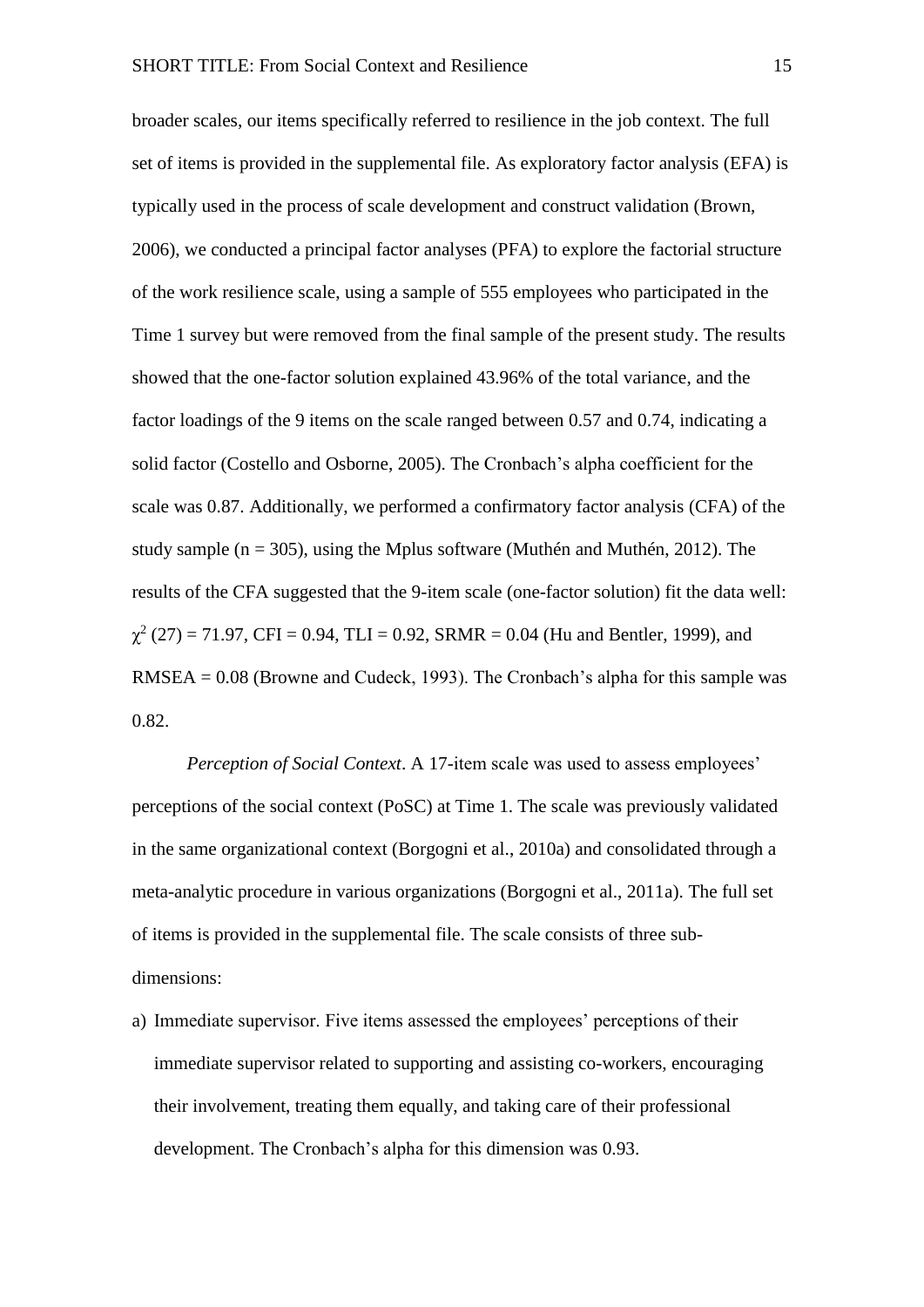- b) Colleagues. Four items measured the individuals' perceptions of relationships among colleagues in terms of their reciprocal trust, integration of competences, mutual support, and cooperation in facing obstacles. The Cronbach's alpha for this dimension was 0.88.
- c) Top management. Eight items referred to participants' perceptions of top management's actions with regard to attending to employee development, communicating organizational goals, procedures and policies, integrating units, and treating workers fairly. The Cronbach's alpha for this dimension was 0.94.

The three dimensions were aggregated to investigate the employee's perceptions of social context as a composite construct, in order to emphasize the entire set of conditions in which the individual is deeply embedded and whose elements are strictly interrelated. To verify the factorial validity of PoSC as a higher-order construct, a confirmatory factor analysis (CFA) was performed using Mplus (Muthén and Muthén, 2012). A model with a second-order factor grouping the three PoSC sub-dimensions (CFA1) was tested and compared to a one-factor model (CFA2) and a three-factor correlated model (CFA3). To evaluate the model fit, we used the conventional indices (see Table 1), and we also tested the change in chi-square  $(\Delta X^2)$  across models. The results confirmed the adequacy of the second-order model (CFA1, Table 1), which provided a better fit than the others (CFA1 vs CFA2  $\Delta X^2$  (5) = 274.822, p < .001; CFA1 vs CFA3  $\Delta X^2$  (3) = 62.83, p < .001), with all fit indices within the recommended criteria (Hu and Bentler, 1999). Moreover, all items loaded significantly on the respective latent variables, with coefficients ranging between .92 and .67, and the three latent variables loaded significantly on the second-order factor ( $\beta$  = .96, .67 and .60). The Cronbach's alpha for the entire scale was 0.78.

------------------------------------------------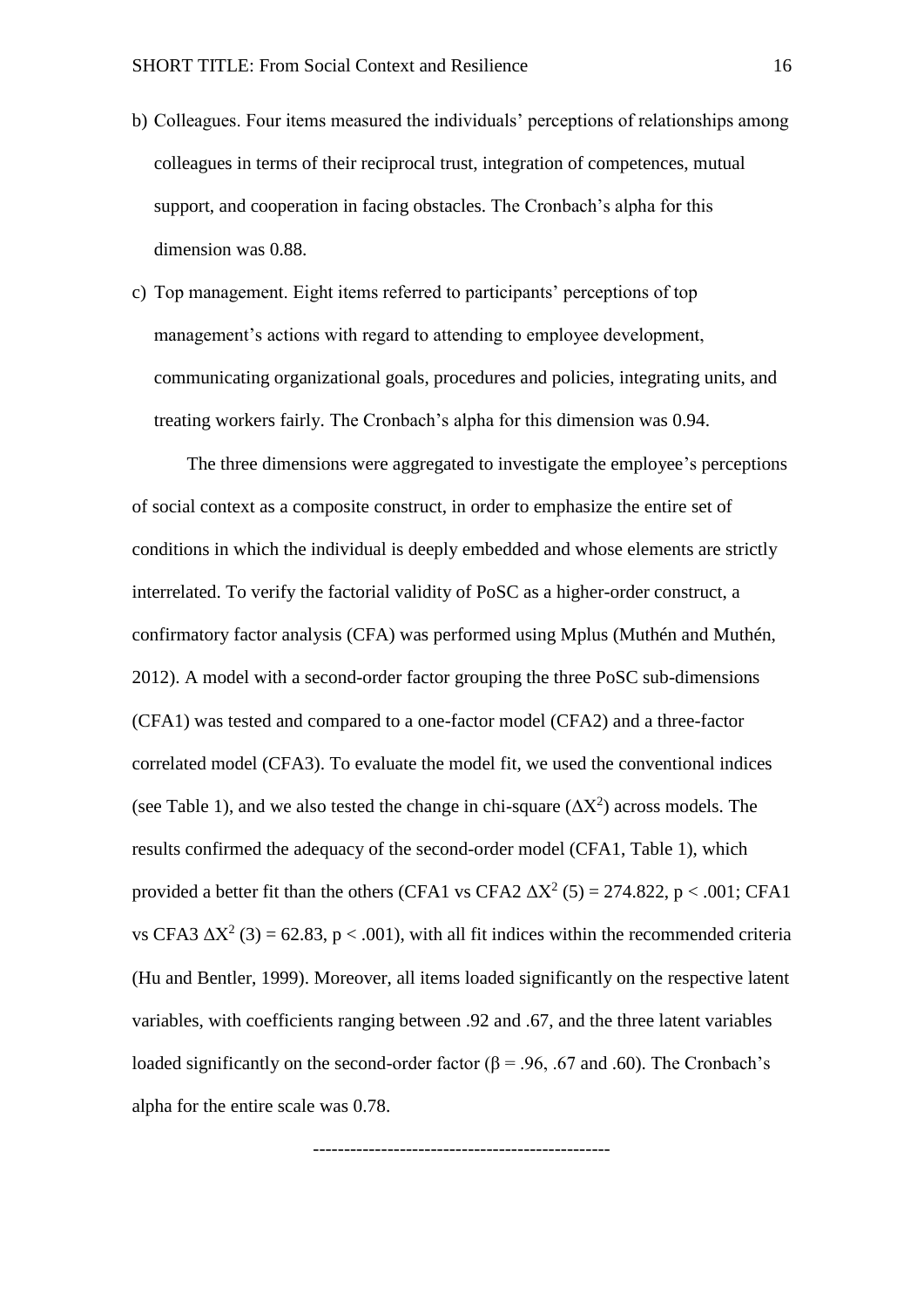# INSERT TABLE 1 ABOUT HERE

*Job satisfaction*. Three items adapted from the job satisfaction scale by Judge and colleagues (1998) were used to assess employees' job satisfaction at Time 2. We used the positively worded items, that is: "*I feel fairly satisfied with my job*", "*I am enthusiastic about my work*", and "*I am finding real enjoyment in my work*". The Cronbach's alpha was 0.89.

*Job performance*. Data on respondents' performance were drawn from the organizational performance appraisal system at Time 2. The measure reflects the overall job performance ratings by supervisors and refers to the same year as the second survey. The performance appraisal system of the present organization is based on the organizational core-values, which include two overall dimensions assessed in the entire organizational population, and distinct factors that vary according to the professional families. The two general values are "customer focus" (i.e., anticipate clients' needs and expectations) and "openness" (i.e., explore new opportunities that contribute to the organizational change process). Additionally, three further behavioral domains are assessed among Professionals (i.e., the present sample): "innovation" (i.e., think up and develop innovative solutions), "integration" (i.e., build up constructive relationships in order to achieve common goals), and "problem solving" (i.e., identify problems correctly and find appropriate solutions). Performance is measured on a 10-point scale (from 1 = *Inadequate* to 10 = *Beyond expectations*) once a year. A PFA supported the one-factor structure of the five separate indicators, suggesting that a single performance factor underlies the five behavioral domains. The factor solution explained 81.32% of the variance, and the Cronbach's alpha was 0.94.

# **Data Aggregation**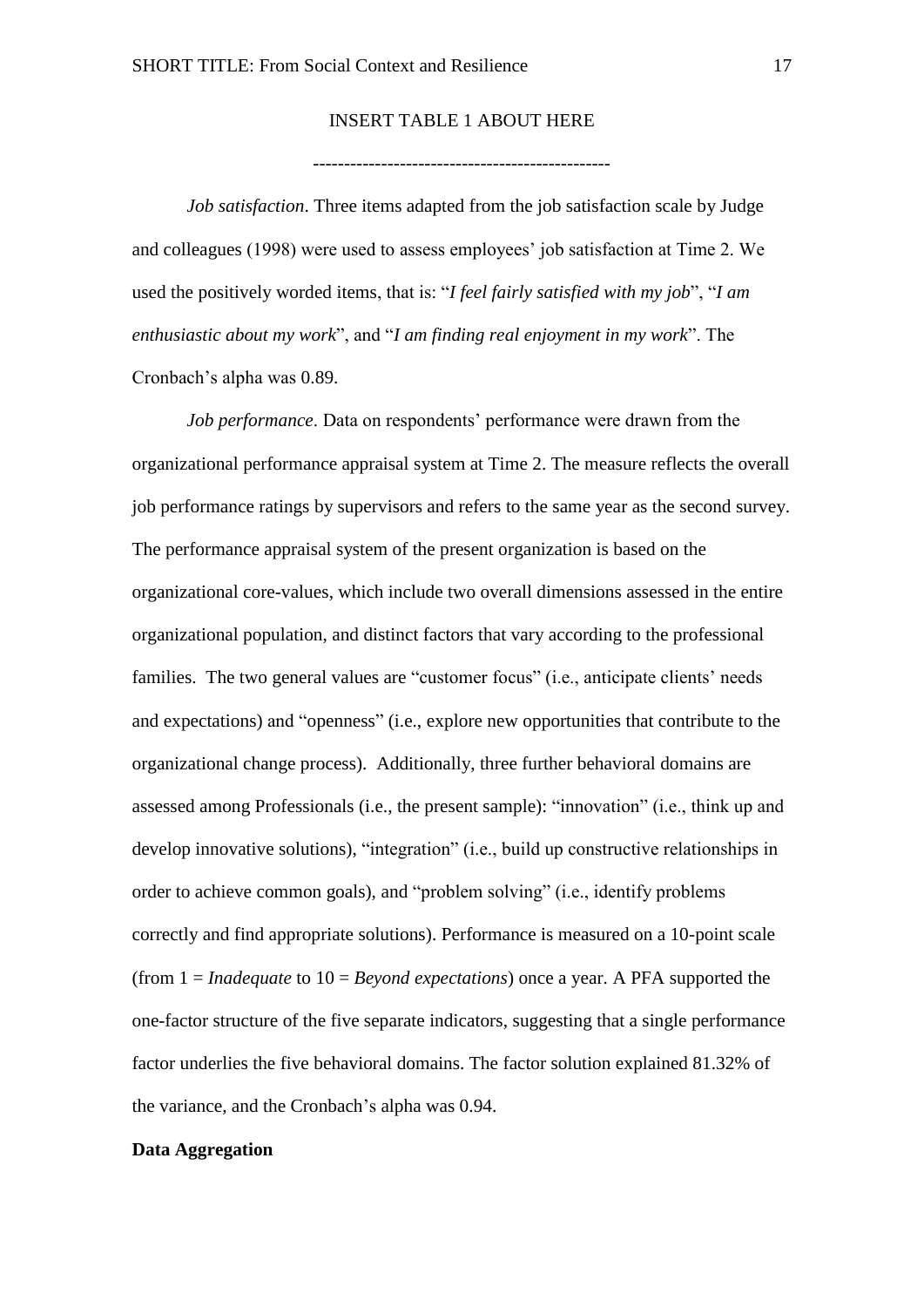Our data were hierarchically structured so that 305 employee-level cases (level 1) were nested in 67 work-units (level 2). Work resilience, job satisfaction and job performance were used at level 1 (employee). PoSC were aggregated at level 2 (workunit); according to multilevel theory, this is defined as a *direct consensus model* (Chan, 1998). To evaluate the effect of group membership on parameter estimates, the following tests were conducted: the Average Deviation index  $(AD_{M(I)})$ ; Burke and Dunlap, 2002) was used to assess inter-rater agreement; reliability was assessed using the intraclass correlation coefficient  $-$  ICC(1) (Bliese, 2000); and one-way analyses of variance (ANOVA) were used to test for statistically significant differences between work-units (Kenny and LaVoie, 1985). Conventionally, values of 1.2 have been used as the traditional upper-limit cut-off point using a 7-point scale for  $AD_{M(J)}$  (Burke and Dunlap, 2002), whereas values greater than .12 for ICC(1) are considered sufficient evidence to justify aggregation (Bliese, 2000). The  $AD_{M(I)}$  and  $ICC(1)$  indices were 1.03 and 0.18, respectively, indicating an adequate fit. Moreover, one-way ANOVA verified the existence of statistically significant differences between work-units,  $F(66, 304) =$ 2.215,  $p < 0.001$ . Taken together, the reported indexes provided empirical justification for aggregating the individual data on PoSC at the work-unit level. Thus, the three dimensions of PoSC were aggregated at the collective level, by averaging the individual perceptions for all the employees in the same work-unit in order to obtain the final data. **Data Analyses**

To test our hypotheses, we employed hierarchical linear modeling (Bryk and Raudenbush, 1992) as a statistical framework for our data analyses by using LISREL 8.8 (Jöreskog and Sörbom, 2006). This program can fit models to outcome variables that generate a linear model with explanatory variables which account for variations at each level, utilizing variables specified at each level. Moreover, it not only estimates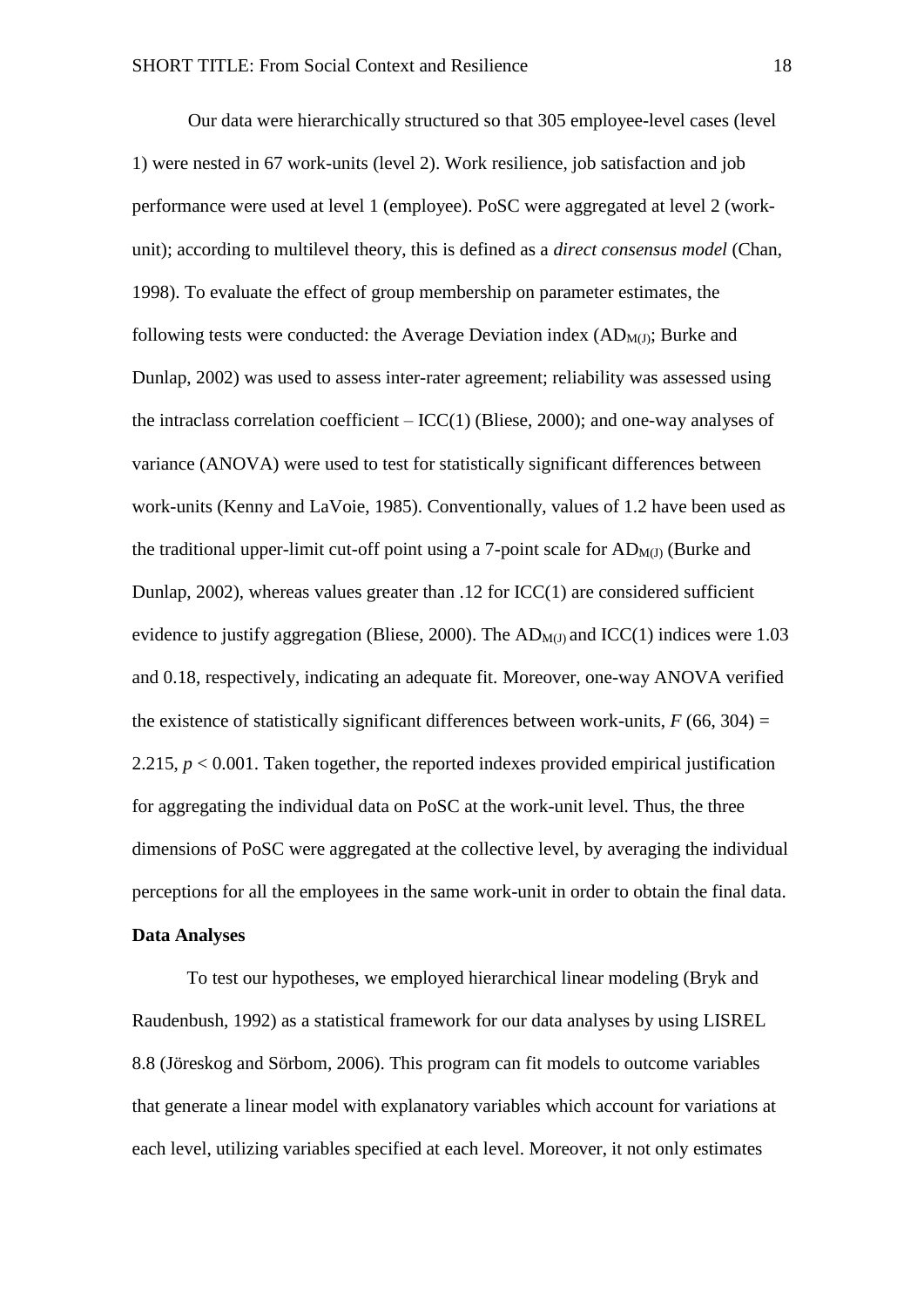model coefficients at each level, but it also predicts the random effects associated with each sampling unit at each level. Conventional statistical analyses violate the assumption of independence of observations due to the hierarchical structure of the data, which may lead to spurious results (Hox, 2002). However, multilevel regression analyses take into account the potential group membership effects when examining the hypothesized level-1 relationships, and when examining the hypothesized cross-level relationships. They allow to make simultaneous inferences about the effects of variations in the independent variables at the individual and work-unit levels on the dependent variables. Using Bryk and Raudenbush's (1992) notation, this is the form of the model:

Level 1: Performance  $T2ij = \beta 0j + \beta 1j(Resilience T1ij) + \beta 2j(Satisfactor T2ij) + rij$ Level 2:  $\beta_{0i} = \gamma_{00} + \gamma_{01}(\text{PoSC T1}_i) + u_{0i}$ 

- $\beta_{1j} = \gamma_{10}$
- $β_{2i} = γ_{20}$

In the analyses, all predictor variables were grand-mean centered to facilitate model estimation (Hofmann and Gavin, 1998). As stated in the last two rows of the equation, the slopes between individual-level variables (resilience at Time 1 and satisfaction at Time 2) are fixed; therefore, they are not allowed to randomly vary across groups.

In order to test Hypotheses 4 and 5 regarding mediation, we used Sobel's (1988) test of indirect effects, which, according to MacKinnon and colleagues (2007), provides a better balance between Type I and Type II errors.

### **Results**

We initially checked our data for normality (Muthén and Kaplan, 1985). The assumption of normality was not violated. The results of the analyses can be obtained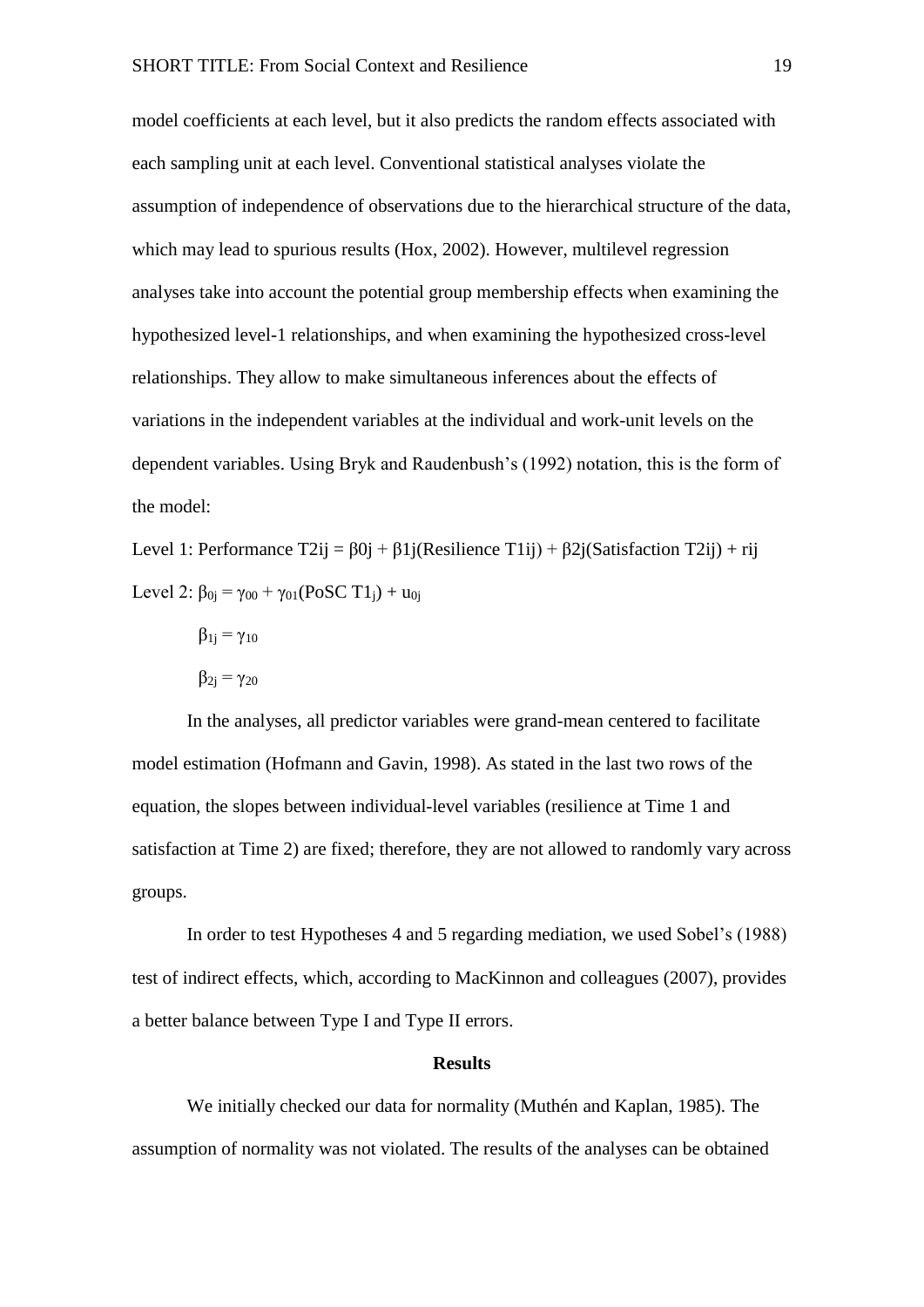from the first author upon request. Table 2 presents the means, standard deviations, and correlations among the variables at the individual level. As the table shows, the correlations between work resilience and PoSC were significant and positive, as were their correlations with job satisfaction. In turn, job satisfaction showed a significant and positive correlation with job performance. No significant correlations were found between work resilience and job performance or between PoSC and job performance. We also included demographic variables (i.e., gender, age and organizational tenure) in the correlation table.

#### INSERT TABLE 2 ABOUT HERE

------------------------------------------------

------------------------------------------------

# **Multi-level Analyses and Tests of Hypotheses**

As Hypothesis 1 proposes, the relation between work-unit PoSC and work resilience was significant and positive  $(\beta = 0.25, p < 0.01)$ . Furthermore, supporting Hypotheses 2 and 3, the association between work-unit PoSC and job satisfaction was significant and positive ( $\beta = 0.54$ ,  $p < 0.001$ ), as was the relation between work resilience and job satisfaction ( $\beta$  = 0.45,  $p$  < 0.001). Then, several models were estimated, each differing in the number of predictors included in the analyses. In the first model (Model 0), no predictor variables were added, and this model was used to determine the percentage of total variance in the dependent variable (i.e., performance) attributable to between-group variance. Model 0 reveals that a significant proportion of the total variance in individual performance at Time 2 (15%) was explained by workunit membership (see Table 3). Significant variance between units justifies the inclusion of predictors at the unit-level of analysis.

------------------------------------------------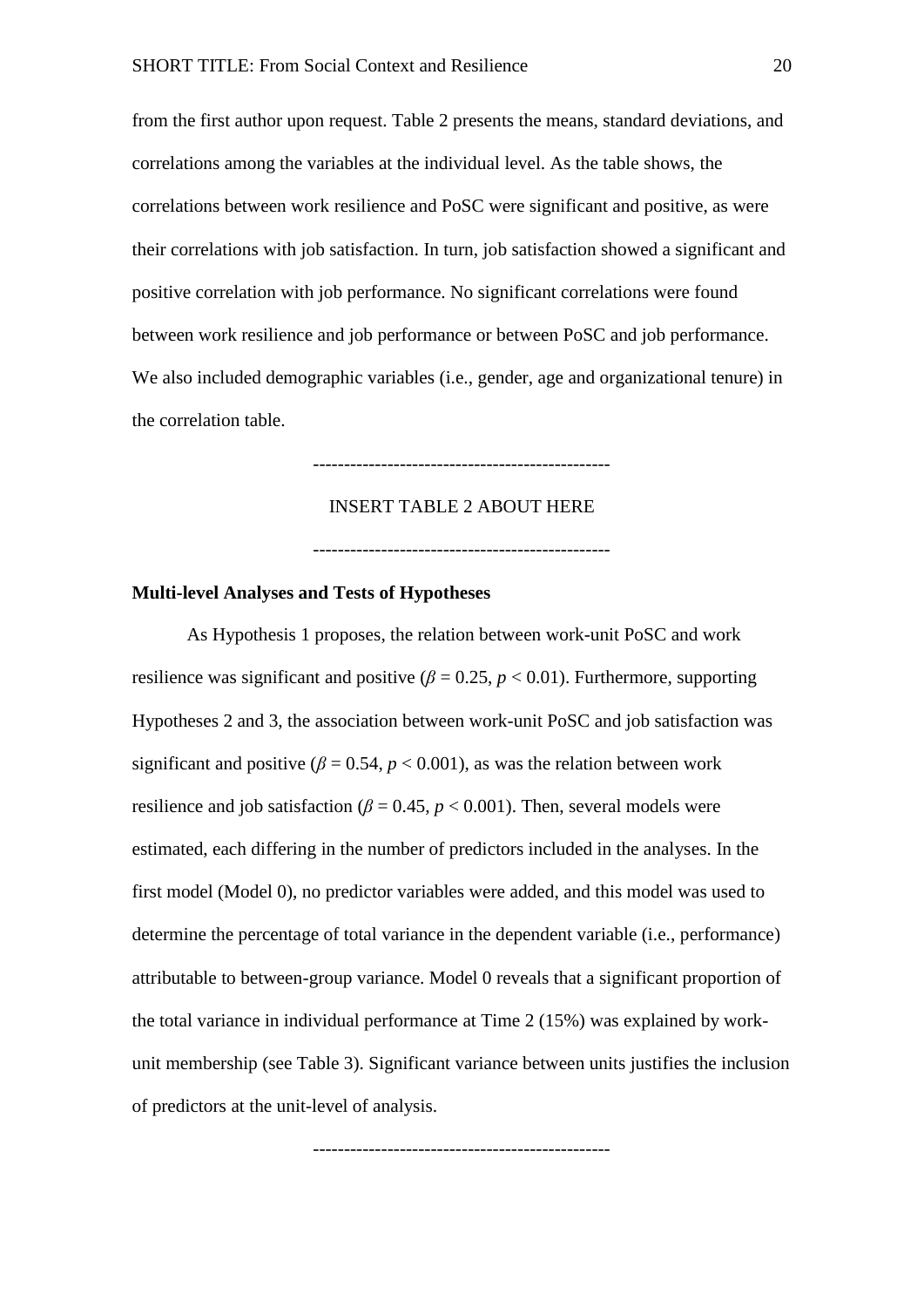# INSERT TABLE 3 ABOUT HERE

------------------------------------------------

Once significant between-unit variance had been demonstrated in Model 0, individual-level predictors (i.e., work resilience and job satisfaction) were included in Model 1. As Table 3 shows, job satisfaction was significantly related to performance, while no significant relationship was found between resilience and performance. These results contrast somewhat with our Hypothesis 5, which predicted that employees' job satisfaction partially mediates the relationship between employees' work resilience and performance, because they reveal a non-significant direct relationship between work resilience and job performance. In order to further assess mediation, Sobel's test was performed, and it was significant  $(t = 2.20, p < 0.05)$ , thus supporting the job satisfaction link in the mediation process.

Next, a unit-level predictor (i.e., PoSC) was included in Model 2, which 2 included both predictors at the individual and collective levels. As Table 3 shows, there was no significant association between PoSC and performance. These results confirm our Hypothesis 4, which predicted that employees' job satisfaction would fully mediate the relationship between work-unit PoSC and employees' performance. In order to further assess mediation, Sobel's test was performed, and it was significant  $(t = 2.31, p)$  $< 0.05$ ), supporting the collective PoSC link in the mediation process. Finally, it should be noted that the final complete model explains 17% of the variance in job performance.

------------------------------------------------

### INSERT FIGURE 1 ABOUT HERE

------------------------------------------------

**Discussion**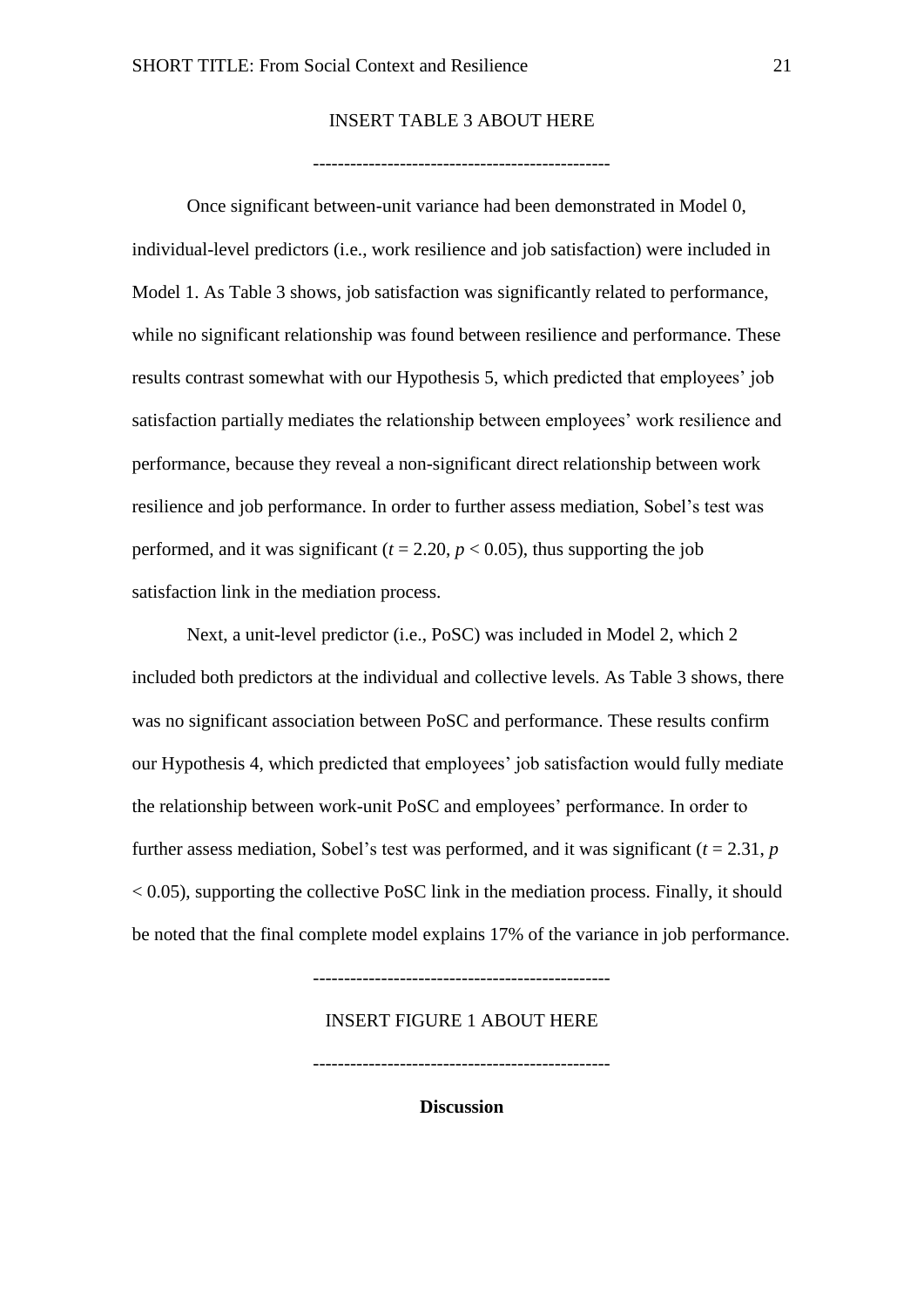The study suggests that collective PoSC represent an important social environment component, affecting individual work resilience (supporting Hypothesis 1). Second, our results offer an innovative perspective on the multilevel antecedents of job satisfaction. In fact, collective PoSC and individual work resilience were shown to have a positive effect on individual job satisfaction at the individual and cross levels, respectively (supporting Hypotheses 2 and 3). Finally, PoSC and work resilience were found to be indirectly and positively related to employees' performance through job satisfaction. That is, job satisfaction is the pathway through which collective PoSC and individual resilience promote employees' performance (supporting Hypothesis 4 and partially Hypothesis 5). Our findings provide implications for research and practice.

#### **Research Implications**

As first research implication, we discussed the relevance of advancing the theory at the individual level by adding a multilevel perspective to social context analysis. Thus, we provided evidence about the power of the PoSC variable at the collective level of analysis.

Second, we found that collective PoSC are representative of contextual factors or resources that may better prepare employees to quickly "bounce back" after setbacks. In this light, PoSC can be considered a supportive context that acts as a source of strength during times of stress through high-quality relationships with salient organizational constituents. The idea that supportive environments may create the necessary positive conditions for the development of resilience has been established in the literature (e.g., Luthans et al., 2008); however, to our knowledge, no other studies have provided evidence for the relationship between shared work-unit perceptions of social context and individual work resilience. Thus, researchers need to account for the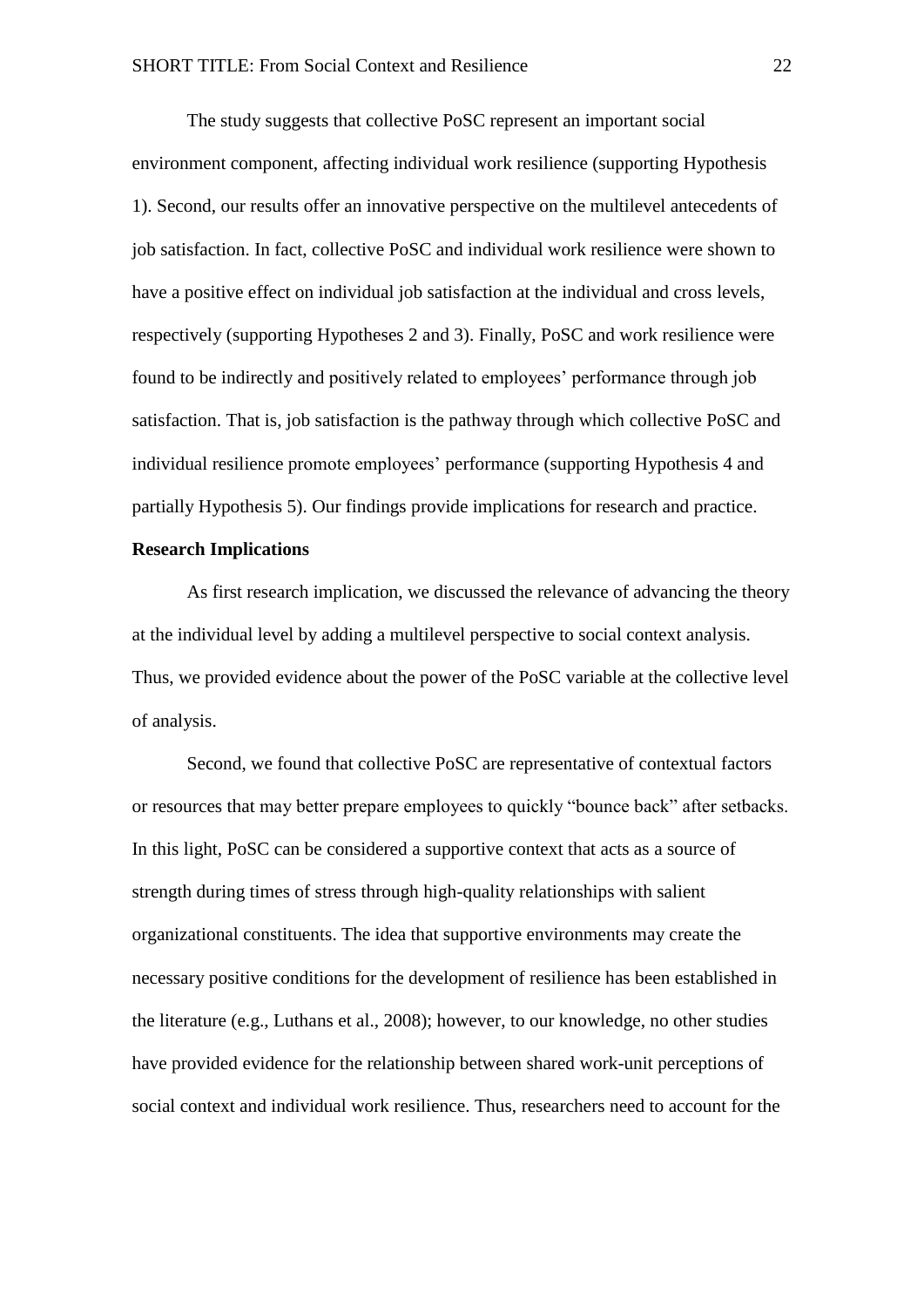influence of both individual and work-unit level predictors, in order to more fully explain the variance in employees' resilience.

The third implication underscores the relevance of job satisfaction as mediator between multilevel antecedents (i.e., collective PoSC and individual resilience) and individual performance. First, we found that high levels of work-unit PoSC provide a shared positive organizational context that supports employees' job satisfaction over time, and in this way affect job performance. Although studies have shown that employees are more satisfied when they perceive organizational constituents positively (e.g., Borgogni et al., 2010a), our result is noteworthy because it extends this link to the work-unit level, while previous research focused on the individual level. Second, the role of job satisfaction as mediator in the relationship between work resilience and performance over time suggests that resilience works indirectly on performance via job satisfaction. This result is remarkable because, to our knowledge, this is the first study to explicitly examine the relationship between work resilience and job performance rated by supervisors over time, and it failed to demonstrate a direct link. Although further investigation is needed, this finding seems to challenge the widely acknowledged statement that higher resilience predicts higher performance (Sutcliffe and Vogus, 2003).

### **Practical Implications**

Due to the prominent role played by collective PoSC in generating work resilience, job satisfaction and subsequent job performance, we propose practical suggestions for activities or interventions designed to support the engendering or maintenance of a positive social context at work. Although the operationalization of collective PoSC as a high-order construct that includes the three organizational social constituents allows us to uncover the influence of the complete and broader social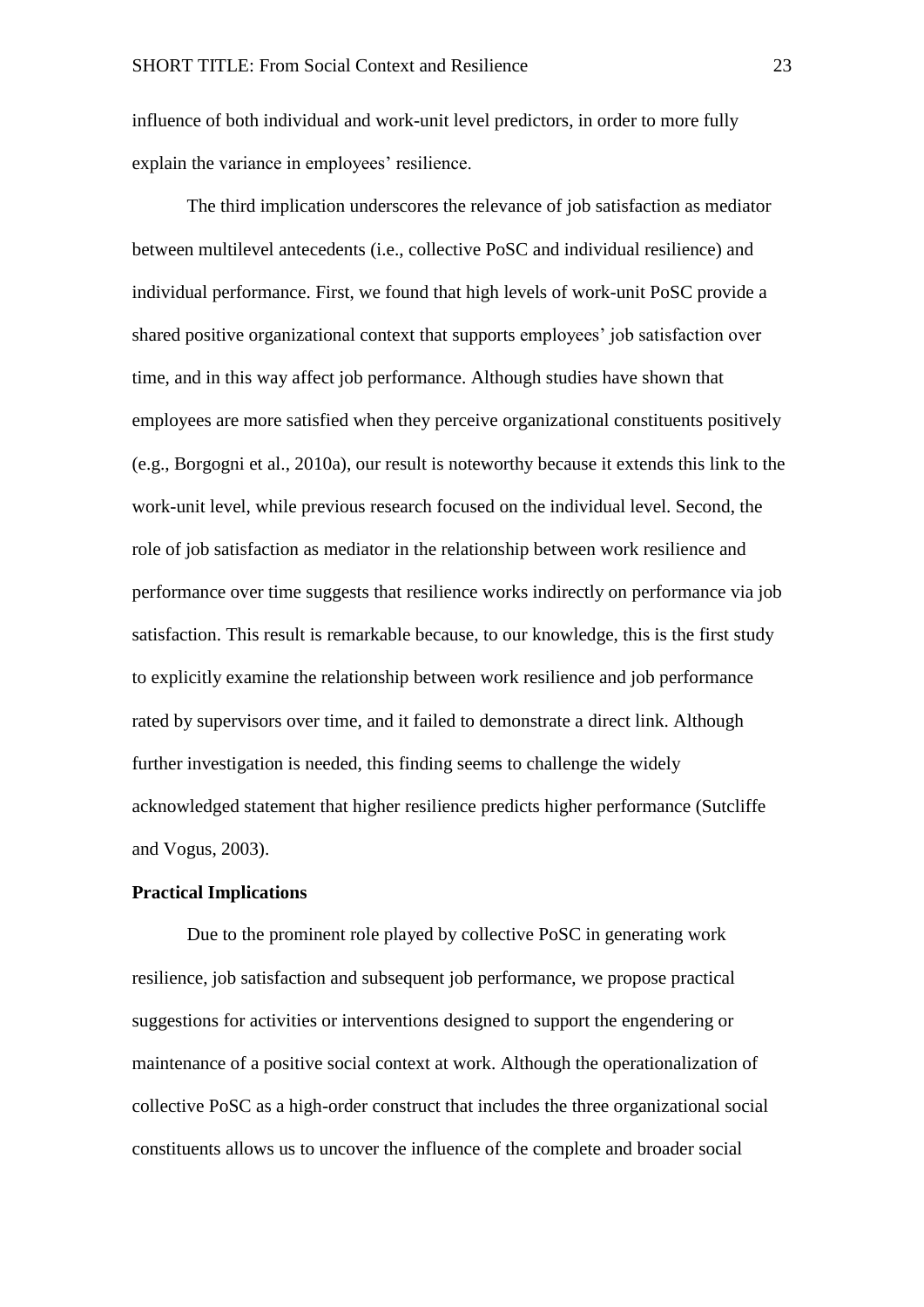context, in order to address these perceptions it is necessary to disentangle the main social actors and account for each of them separately. To enhance the immediate supervisor's positive perceptions, interventions are recommended to support leadership. A coaching program could be implemented to train supervisors to: (a) diagnose individuals' characteristics and the activities that best match them; (b) understand the opportunities and boundaries of each employee in order to support the expression of personal talents; (c) set challenging goals for each employee; (d) deliver constructive feedback that facilitates employees' growth; and (e) understand and manage the relationship with employees (Borgogni et al., 2010a). To improve the perceptions of relationships among colleagues, managers should promote a prosocial orientation characterized by cooperativeness and sharing, developing strong and stable withingroup interactions and ensuring feelings of belonging and trust. Managers can use strategies to promote group cooperation and cohesion (e.g., team building and team development). Finally, given their global position, managers can take advantage of opportunities to proactively influence and shape the PoSC related to themselves and the other constituents. Accordingly, top management needs to transmit a clear mission, provide transparency in communications, convey equity and trust, and integrate different units. For this purpose, an organizational analysis could be conducted to avoid overlaps in roles and positions, increase interdependence among leaders of the different units, and establish group goals (Borgogni et al., 2011b).

Additionally, given the importance of work resilience in engendering job satisfaction and performance, organizations may want to set up interventions to support employees' resilience. A proactive approach can be adopted (Luthans et al., 2006), which would involve structuring the organization around the anticipation of the need for resilience through two strategies: (a) proactive prevention and reduction of risk or stress and (b)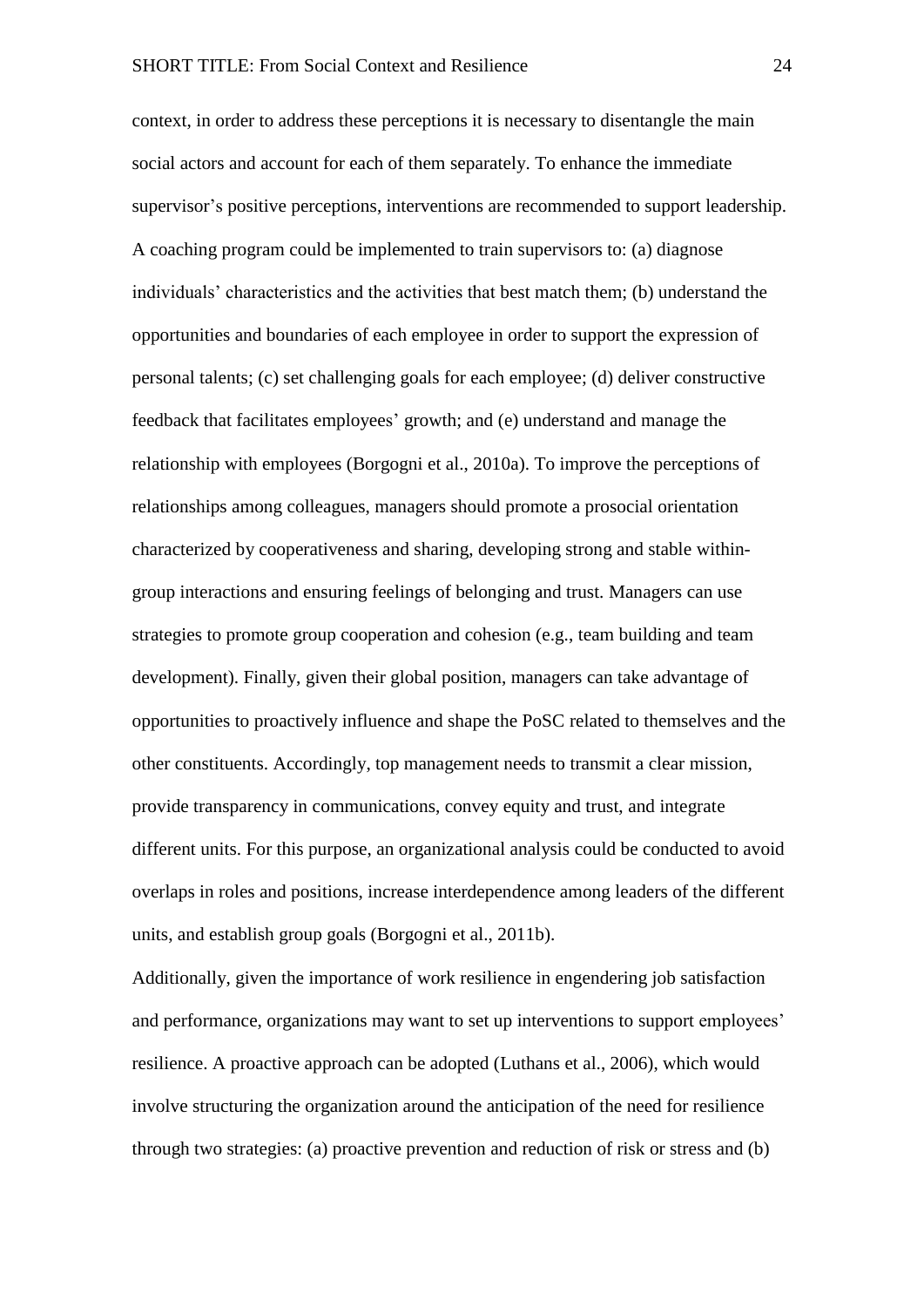enhancement of personal and available organizational resources. A reactive approach can also be used to enhance individual resilience (Luthans et al., 2006) by reinforcing positive emotional experiences at work (Fredrickson, 2001).

### **Limitations and Research Directions**

The study presents some limitations that highlight important avenues for future research. First, our operationalization of collective PoSC did not quantify differences in the effects of each of the three social constituents. However, taken together, PoSC represent the contextual conditions shaped by organizational members' actions and become an overall construct. Thus, our initial results suggest that PoSC can be an important contextual condition affecting individual self-evaluations and attitudes. Moreover, the impact of the group variable above and beyond the individual-level measure may be tested. Second, measures taken from the same source at the same time are potentially at risk of common method bias (Podsakoff et al., 2003), which could only affect our independent variables. However, the use of self-reports was justified by the nature of the constructs because employees are the most accurate source of their own internal perceptions (i.e., PoSC) and self-evaluations (i.e., work-resilience). Moreover, the mediator (i.e., job satisfaction) was collected at a different point in time, and the outcome (i.e., job performance) was derived from a different source, reducing the risk of common method variance. Another limitation is related to the construction of the items. In our study, all variables were assessed at the individual level and had the individual as their referent. An explicit work-unit referent might have been more appropriate for those items that referred to PoSC because they tend to produce less disagreement within groups and more variability among groups (Klein et al., 2001). However, our aggregation indices (i.e.,  $ICC(1)$  and  $AD_{M(J)}$ ) meet the criteria to justify consensus. Another related issue has to do with the tailor-made scale used for work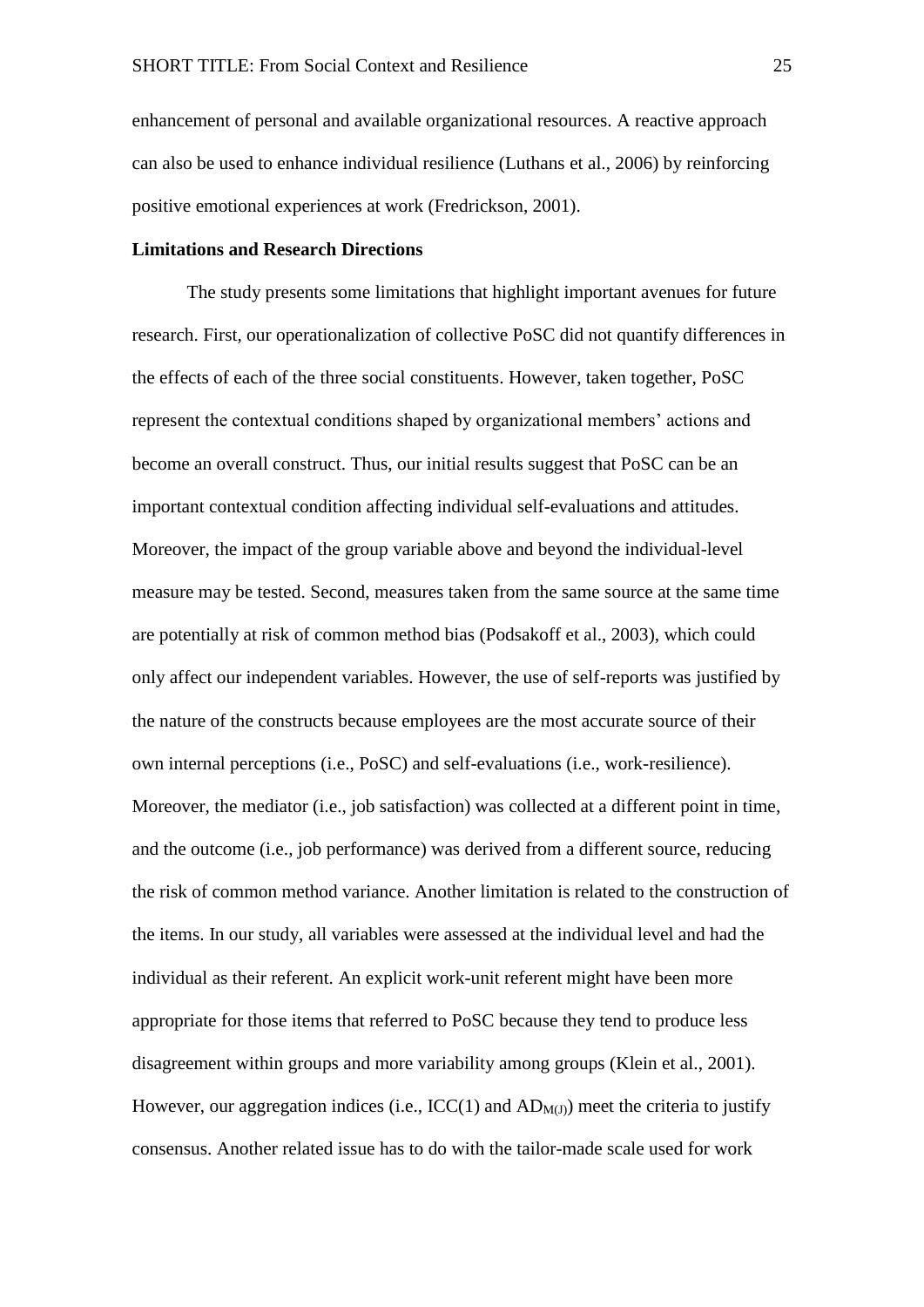resilience. Although this measure has the strength to be specific for the particular work context, making it applicable to other work contexts might be more challenging. Future studies are needed to compare our measure with other well-established work resilience scales to determine its suitability or use it in different contexts.

We encourage researchers to expand the focus from within-person studies to the team and/or organizational level in order to enrich our understanding of organizational processes in a more comprehensive way. For example, it would be worthwhile to find out whether the satisfaction-performance relationship is stronger at the collective (vs. individual) level of analysis, although some efforts have been made in this direction (Whitman et al., 2010). Finally, although our initial findings are encouraging, they are based on a sample taken from a large service company in Italy. Thus, it is important to extend the generalizability of our results to different organizational contexts, such as small and medium-sized enterprises.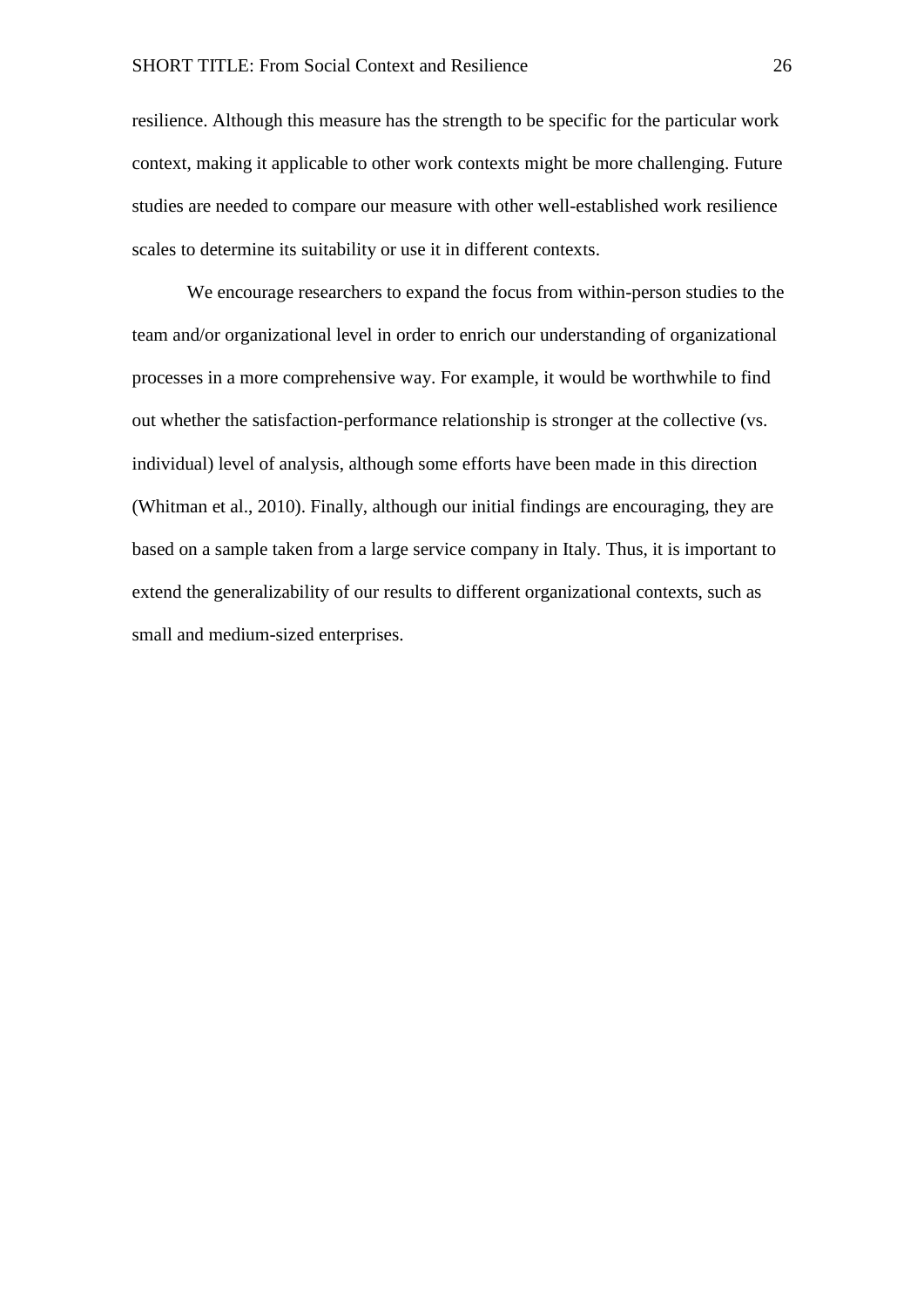### **References**

- Bales RF (1950) *Interaction Process Analysis: A Method for the Study of Small Groups*. Addison-Wesley.
- Bandura A (1986) *Social foundations of thought and action: A social cognitive theory*. Englewood Cliffs, NJ: Prentice-Hall.

Bliese PD (2000) Within-group agreement, non-independence, and reliability: Implications for data aggregation and analysis. In Klein KJ, Kozlowski SW (eds) *Multilevel theory, research, and methods in organizations.* San Francisco: Jossey-Bass, 349–381.

Borgogni L, Dello Russo S, Di Tecco C, Alessandri G and Vecchione M (2011a, August) Social cognitive theory as reference frame for perceptions of context. Paper presented at the Annual Meeting of the Academy of Management, San Antonio, Texas.

- Borgogni L, Dello Russo S and Latham G (2011b) The Relationship of Employee Perceptions of the Immediate Supervisor and Top Management with Collective Efficacy. *Journal of Leadership and Organizational Studies* 18(1): 5–13.
- Borgogni L, Dello Russo S, Petitta L and Vecchione M (2010a) Predicting job satisfaction and job performance in a privatized organization. *International Public Management Journal* 13(3): 275–296.
- Borgogni L, Petitta L and Mastrorilli A (2010b) Correlates of Collective Efficacy in the Italian Air Force. *Applied Psychology: An International Review* 59(3): 515–537.
- Bowen DE and Ostroff C (2004) Understanding HRM-Firm Performance Linkages: The Role of the "Strength" of the HRM System. *The Academy of Management Review* 29(2): 203–221.

Brown TA (2006) *Confirmatory factor analysis for applied research*. New York: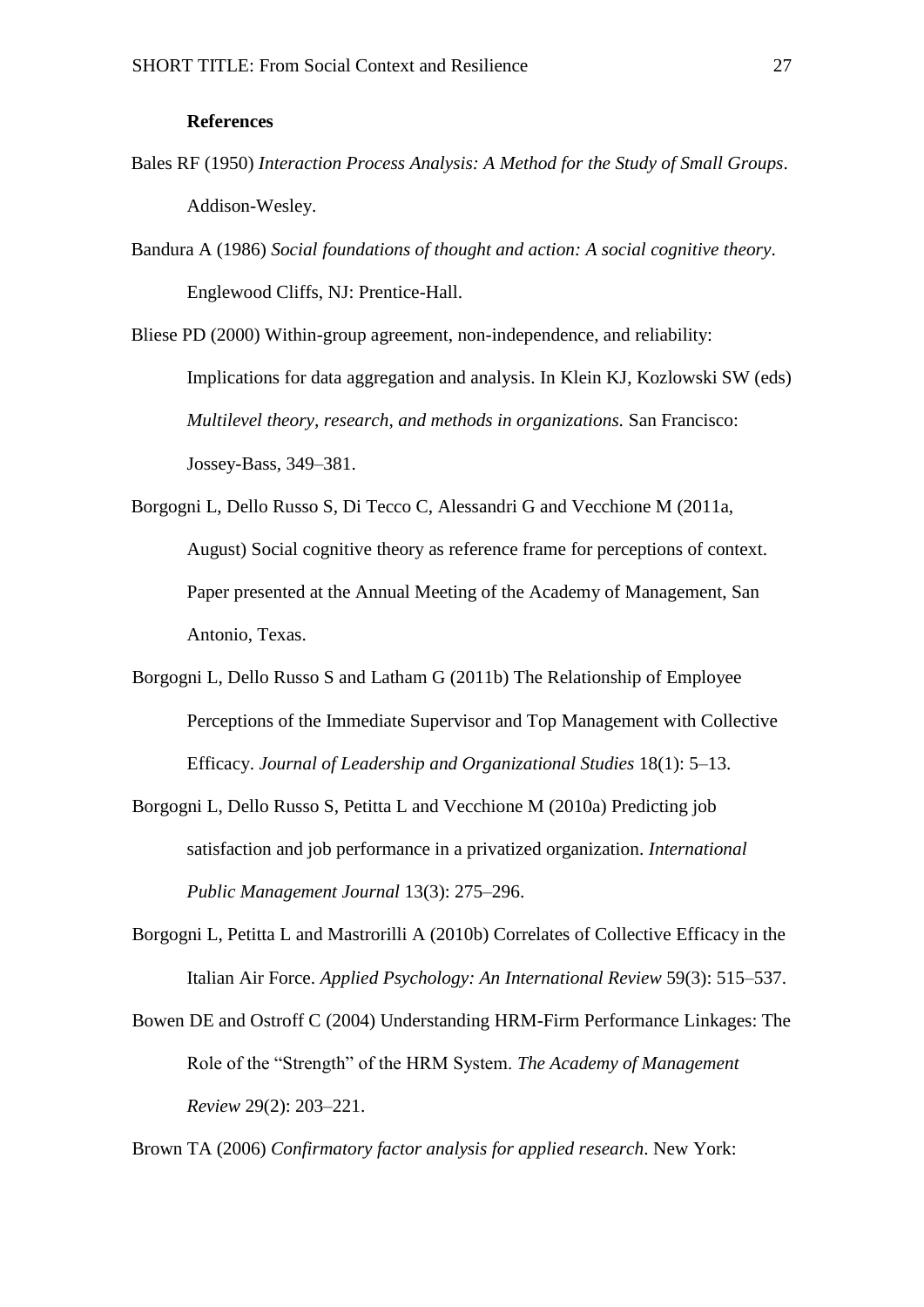Guilford Press.

- Browne MW and Cudeck R (1993) Alternative ways of assessing model filt. In Bollen KA, Long JS (eds): *Testing structural equations models.* Newbury Park, CA: Sage, 136–162.
- Bryk AS and Raudenbush SW (1992) *Hierarchical linear models: Applications and data analysis*. Newbury Park, CA: Sage.
- Burke CS, Stagl KC, Salas E, Pierce L and Kendall D (2006) Understanding team adaptation: A conceptual analysis and model. *Journal of Applied Psychology* 91(6): 1189–1207.
- Burke MJ and Dunlap WP (2002) Estimating Interrater Agreement with the Average Deviation Index: A User's Guide. *Organizational Research Methods* 5(2): 159- 172.
- Carmeli A, Friedman Y and Tishler A (2013) Cultivating a resilient top management team: The importance of relational connections and strategic decision comprehensiveness. *Safety Science* 51(1): 148–159.
- Chan D (1998) The Conceptualization and Analysis of Change Over Time: An Integrative Approach Incorporating Longitudinal Mean and Covariance Structures Analysis (LMACS) and Multiple Indicator Latent Growth Modeling (MLGM). *Organizational Research Methods* 1(4): 421–483.
- Chen S, Westman M and Hobfoll SE (2015) The Commerce and Crossover of Resources: Resource Conservation in the Service of Resilience. *Stress and Health* 31(2): 95–105.
- Connor KM and Davidson JT (2003) Development of a new resilience scale: The Connor-Davidson Resilience Scale (CD-RISC). *Depression and Anxiety* 18(2):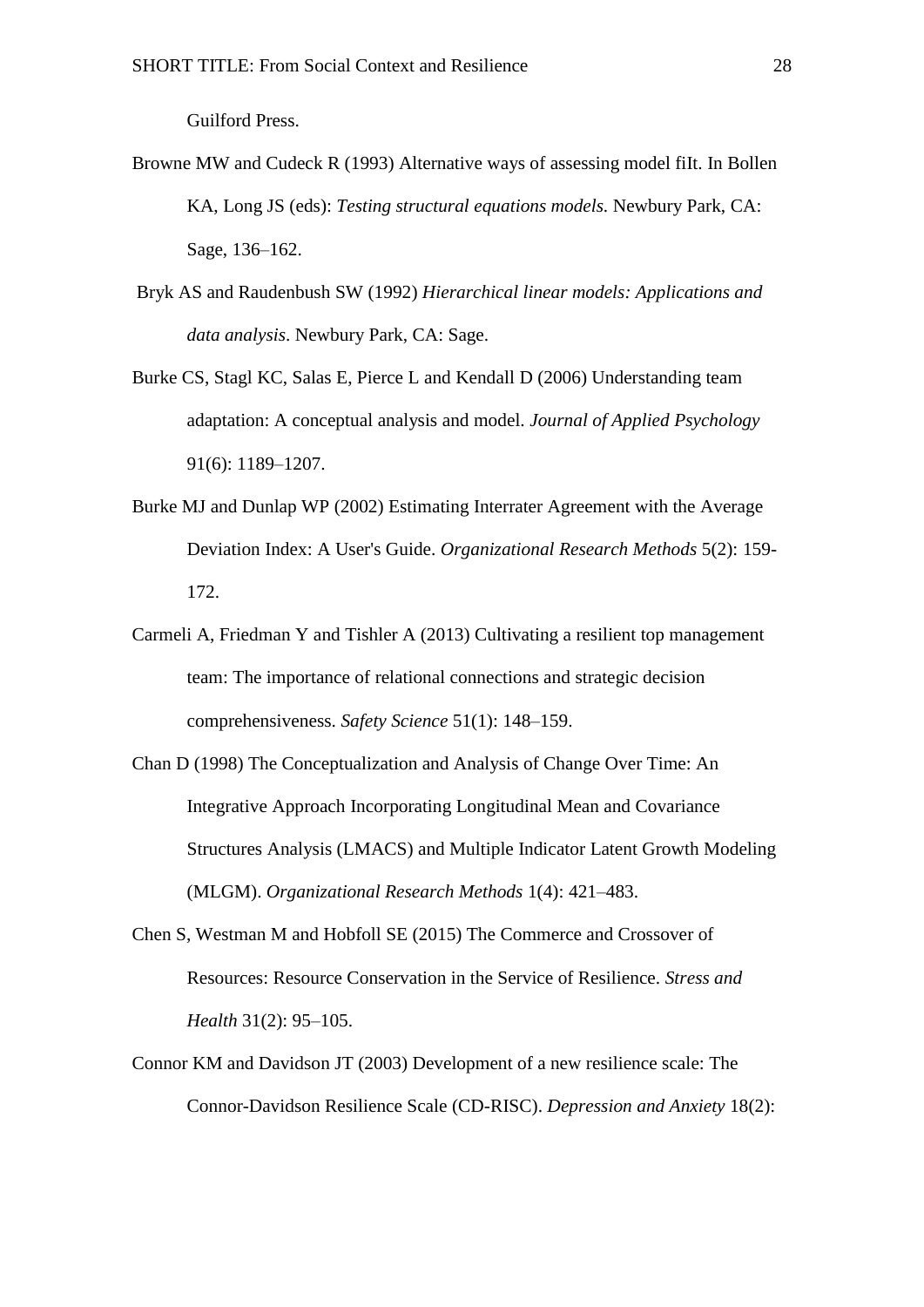76-82.

- Consiglio C, Borgogni L, Di Tecco C and Schaufeli W (in press). What makes employees engaged with their work? The role of self-efficacy and employee's perceptions of social context over time. *Career Development International*.
- Costello AB and Osborne JW (2005) Best practices in exploratory factor analysis: Four recommendations for getting the most from your analysis. *Practical Assessment Research and Evaluation* 10(7).
- Diestel S, Wegge J and Schmidt KH (2014) The Impact of Social Context on the Relationship Between Individual Job Satisfaction and Absenteeism: The Roles of Different Foci of Job Satisfaction and Work-Unit Absenteeism. *Academy of Management Journal* 57(2): 353–382.
- Fernández-Ballesteros R, Díez-Nicolás J, Caprara G, Barbaranelli C and Bandura A (2002) Determinants and Structural Relation of Personal Efficacy to Collective Efficacy. *Applied Psychology: An International Review* 51(1): 107–125.
- Fishbein M and Ajzen I (1974) Attitudes towards objects as predictors of single and multiple behavioral criteria. *Psychological Review* 81(1): 59–74.
- Fiske, ST (2004) *Social Beings: A Core Motives Approach to Social Psychology*. New York: Wiley.
- Flanagan JC (1954) The critical incident technique. *Psychological Bulletin* 51(4): 327– 358.
- Fredrickson BL (2001) The role of positive emotions in positive psychology: The broaden-and-build theory of positive emotions. *American Psychologist* 56(3): 218–226.

Ganor M and Ben-Lavy Y (2003) Community resilience: Lessons derived from Gilo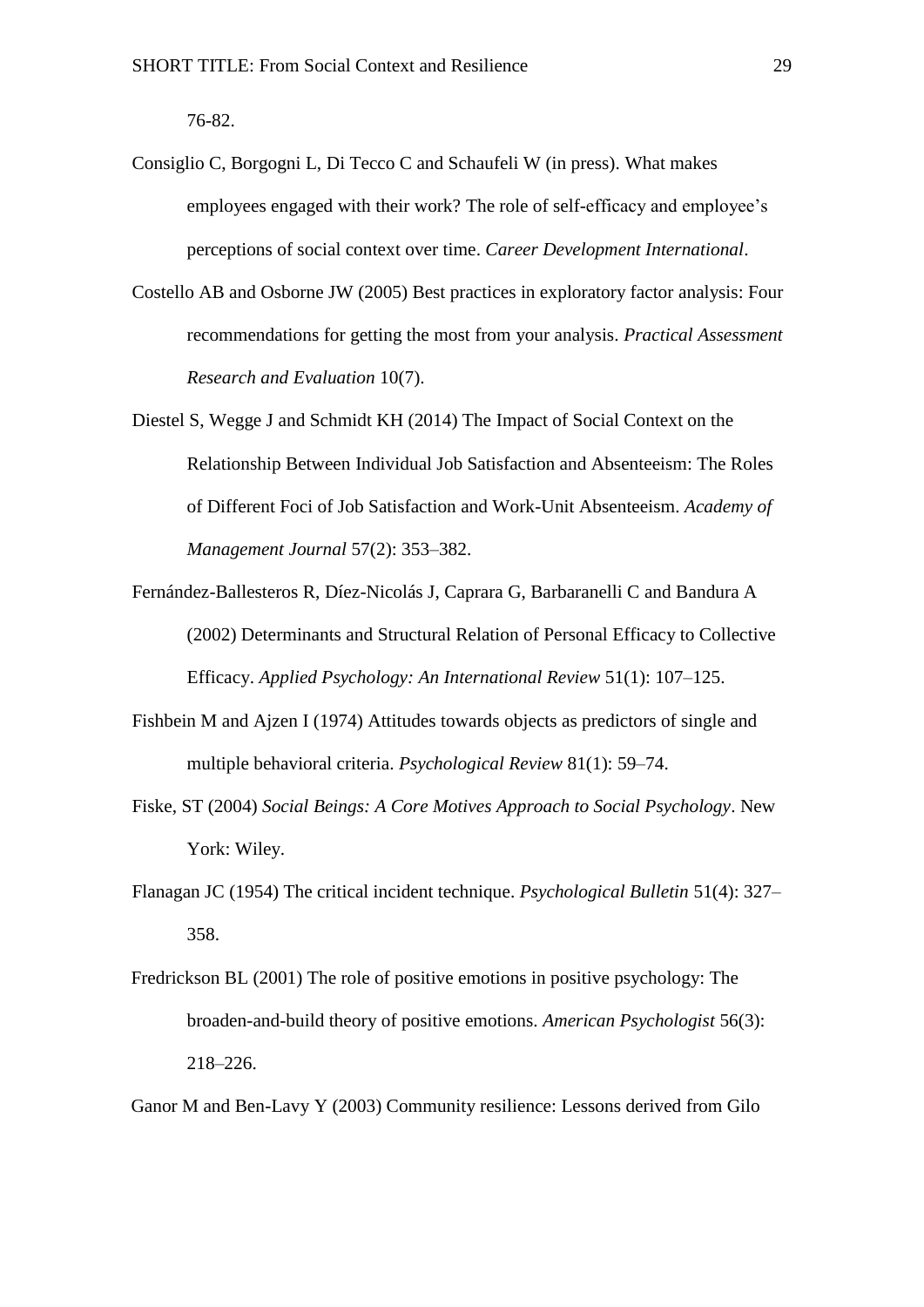under fire. *Journal of Jewish Communal Service:* 105–108.

- Griffin, MA (2007) Specifying organizational contexts: Systematic links between contexts and processes in organizational behavior. *Journal of Organizational Behavior* 28: 859–863.
- He H, Baruch Y and Lin CP (2014) Modeling team knowledge sharing and team flexibility: The role of within-team competition. *Human Relations* 67(8): 947– 978.
- Hobfoll SE (1989) Conservation of resources: A new attempt at conceptualizing stress. *American Psychologist* 44(3): 513–524.
- Hofmann DA and Gavin MB (1998) Centering Decisions in Hierarchical Linear Models: Implications for Research in Organizations. *Journal of Management* 24(5): 623–641.
- Hofmann DA, Griffin MA and Gavin MB (2000) The application of hierarchical linear modeling to organizational research. In Klein KJ, Kozlowski SWJ (eds): *Multilevel Theory, Research, and Methods in Organizations*. San Francisco: Jossey-Bass, 467–511.
- Hox JJ (2002) *Multilevel analysis: Techniques and applications*. Mahwah, NJ: Lawrence Erlbaum Associates.
- Hu L and Bentler P (1999) Cutoff criteria for fit indexes in covariance structure analysis: Conventional criteria versus new alternatives. *Structural Equation Modeling: A Multidisciplinary Journal* 6(1): 1–55.
- Johns, G (2006) The essential impact of context on organizational behavior. *Academy of Management Review* 31: 386-408.

Jöreskog KG and Sörbom D (2006) *LISREL 8.80*. Lincolnwood, IL: Scientific Software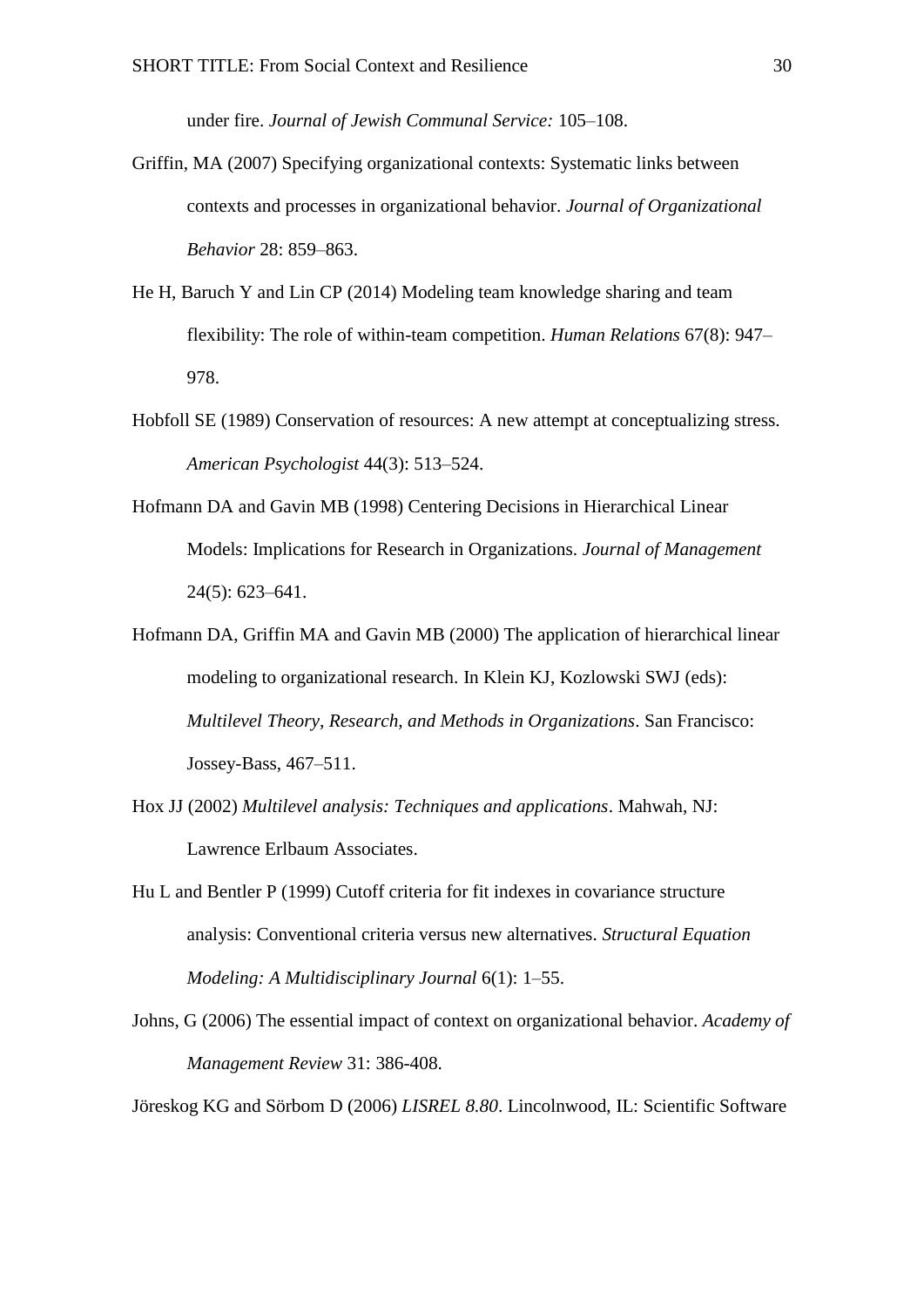Intemational, Inc.

- Judge TA, Bono JE and Locke EA (2000) Personality and Job Satisfaction: The Mediating Role of Job Characteristics. *Journal of Applied Psychology* 85(2): 237–249.
- Judge TA and Kammeyer-Mueller JD (2012) Job Attitudes. *Annual Review of Psychology* 63(1): 341–367.
- Judge TA, Locke EA, Durham CC and Kluger AN (1998) Dispositional Effects on Job and Life Satisfaction: The Role of Core Evaluations. *Journal of Applied Psychology* 83(1): 17–34.
- Kaplan S, LaPort K and Waller MJ (2013) The role of positive affectivity in team effectiveness during crises. *Journal of Organizational Behavior* 3*4*(4): 473–491.
- Kenny DA and LaVoie L (1985) Separating individual and group effects. *Journal of Personality and Social Psychology* 48(2): 339–348.
- Klein KJ, Conn A, Smith D and Sorra J (2001) Is Everyone in Agreement? An Exploration of Within-Group Agreement in Employee Perceptions of the Work Environment. *Journal of Applied Psychology* 86(1): 3–16.
- Kozlowski SJ and Hattrup K (1992) A Disagreement About Within-Group Agreement: Disentangling Issues of Consistency Versus Consensus. *Journal of Applied Psychology* 77(2): 161–167.
- Kozlowski SJ and Ilgen DR (2006) Enhancing the Effectiveness of Work Groups and Teams. *Psychological Science in The Public Interest* 7(3): 77–124.
- Larson M and Luthans F (2006) Potential Added Value of Psychological Capital in Predicting Work Attitudes. *Journal of Leadership and Organizational Studies* 13(1): 45–62.
- Li N, Kirkman BL and Porter COLH (2014) Toward a Model of Work Team Altruism.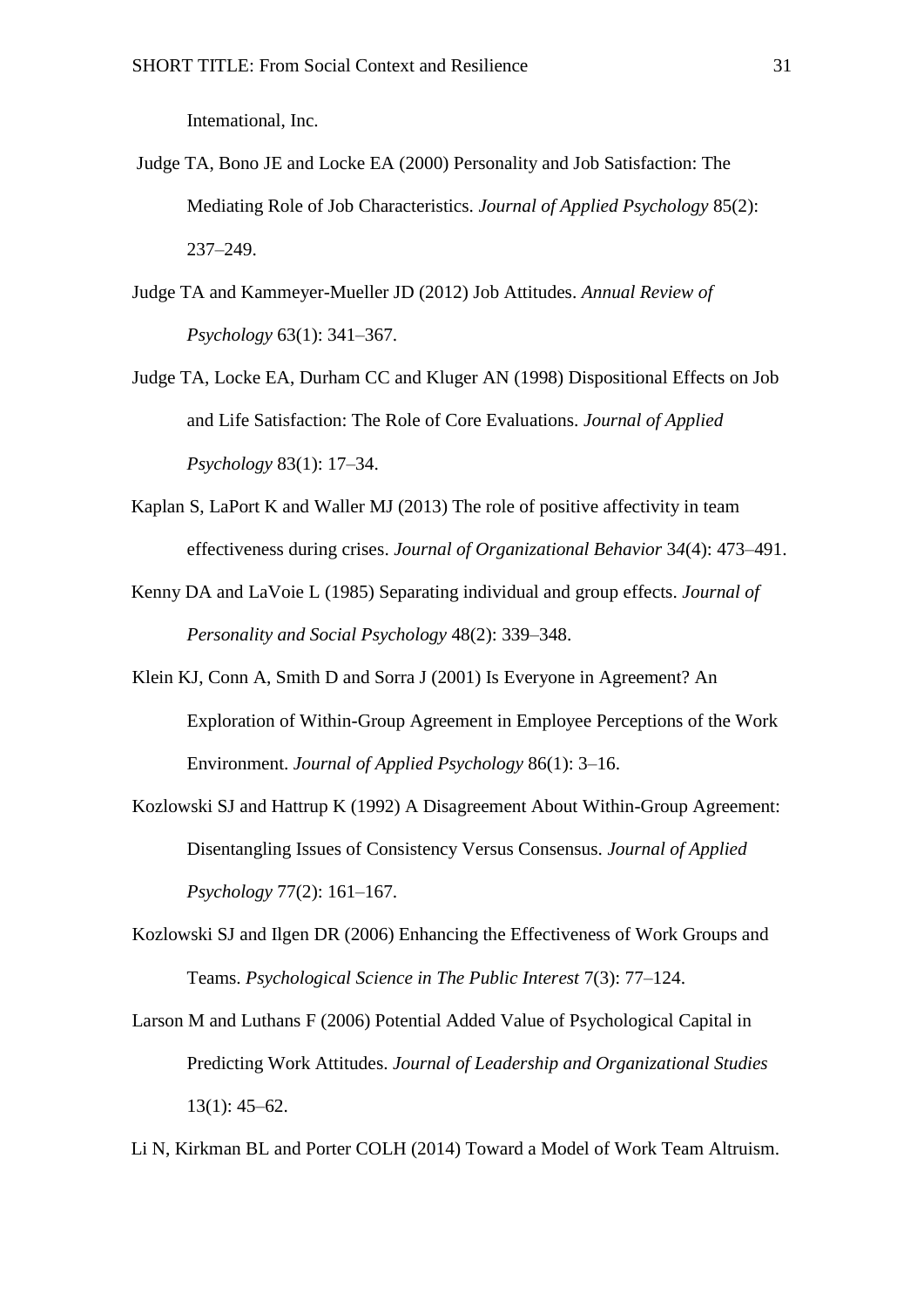*Academy of Management Review* 39(4): 541–565.

- Liossis PL, Shochet IM, Millear PM and Biggs H (2009) The Promoting Adult Resilience (PAR) Program: The Effectiveness of the Second, Shorter Pilot of a Workplace Prevention Program. *Behaviour Change* 26(2): 97–112.
- Luthans F, Avolio BJ, Walumbwa FO and Li W (2005) The Psychological Capital of Chinese Workers: Exploring the Relationship with Performance. *Management and Organization Review* 1(2): 249–271.
- Luthans F, Norman SM, Avolio BJ and Avey JB (2008) The mediating role of psychological capital in the supportive organizational climate–employee performance relationship. *Journal of Organizational Behavior* 29(2): 219–238.
- Luthans F, Vogelgesang GR and Lester PB (2006) Developing the psychological capital of resiliency. *Human Resource Development Review* 5(1): 25–44.
- Luthar SS (1991) Vulnerability and resilience: A study of high-risk adolescents. *Child Development* 62(3): 600–616.
- Luthar SS, Cicchetti D and Becker B (2000) The construct of resilience: a critical evaluation and guidelines for future work. *Child Development* 71(3): 543–562.
- MacKinnon DP, Fairchild AJ and Fritz MS (2007) Mediation analysis. *Annual Review of Psychology* 58: 593–614.
- Morgeson FP and Hofmann DA (1999) The Structure and Function Of Collective Constructs: Implications for Multilevel Research and Theory Development. *Academy of Management Review* 24(2): 249–265
- Morgeson FP and Humphrey SE (2006) The Work Design Questionnaire (WDQ): Developing and Validating a Comprehensive Measure for Assessing Job Design and the Nature of Work. *Journal of Applied Psychology* 91(6): 1321–1339.

Mowday RT and Sutton RI (1993) Organizational Behavior: Linking Individuals and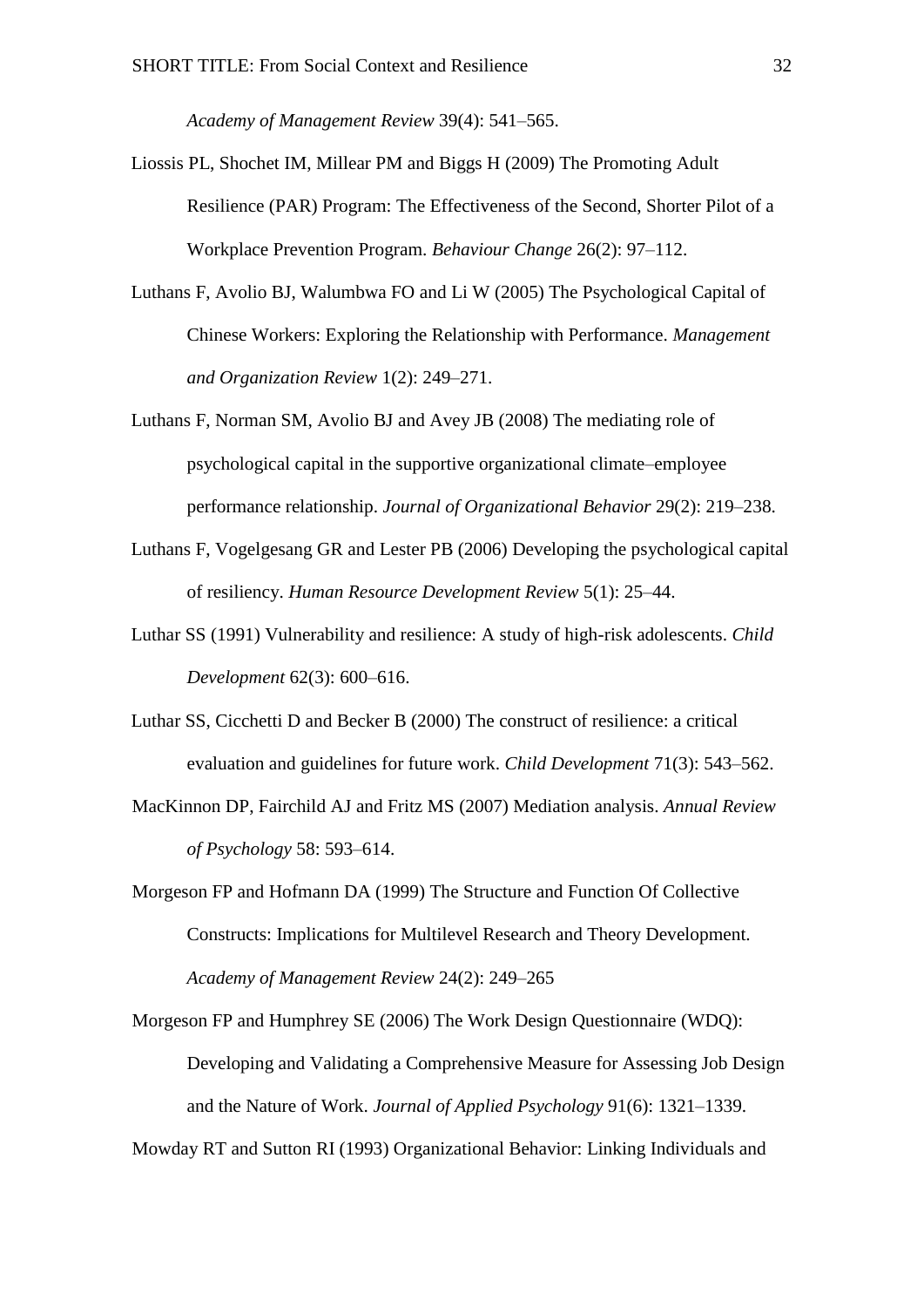Groups to Organizational Contexts. *Annual Review of Psychology* 44(1): 195– 229.

- Muthén B and Kaplan D (1985) A comparison of some methodologies for the factor analysis of non-normal Likert variables. *British Journal of Mathematical and Statistical Psychology* 38: 171–189.
- Muthén L and Muthén BO (2012) *Mplus user's guide.* Los Angeles, CA: Muthén & Muthén.
- Ostroff C (1992) The Relationship Between Satisfaction, Attitudes, and Performance: An Organizational Level Analysis. *Journal of Applied Psychology* 77(6): 963– 974.
- Ostroff C (1993) Comparing Correlations Based on Individual-Level and Aggregated Data. *Journal of Applied Psychology* 78(4): 569–582.
- Parker CP, Baltes BB, Young SA, Huff RA, Altmann RA, Lacost HA and Roberts JE (2003) Relationships between Psychological Climate Perceptions and work outcomes: A Meta-Analytic review. *Journal of Organizational Behavior* 24(4): 389–416.
- Paulus PB and Nijstad BA (2003) *Group creativity: Innovation through collaboration*. New York, NY: Oxford University Press.
- Pfeffer J (1991) Organization Theory and Structural Perspectives on Management. *Journal of Management* 17(4): 789–803.
- Podsakoff PM, MacKenzie SB, Jeong-Yeon L and Podsakoff NP (2003) Common Method Biases in Behavioral Research: A Critical Review of the Literature and Recommended Remedies. *Journal of Applied Psychology* 88(5): 879–903.
- Pritchard RD and Karasick BW (1973) The Effects of Organizational Climate on Managerial Job Performance and Job Satisfaction. *Organizational Behavior and*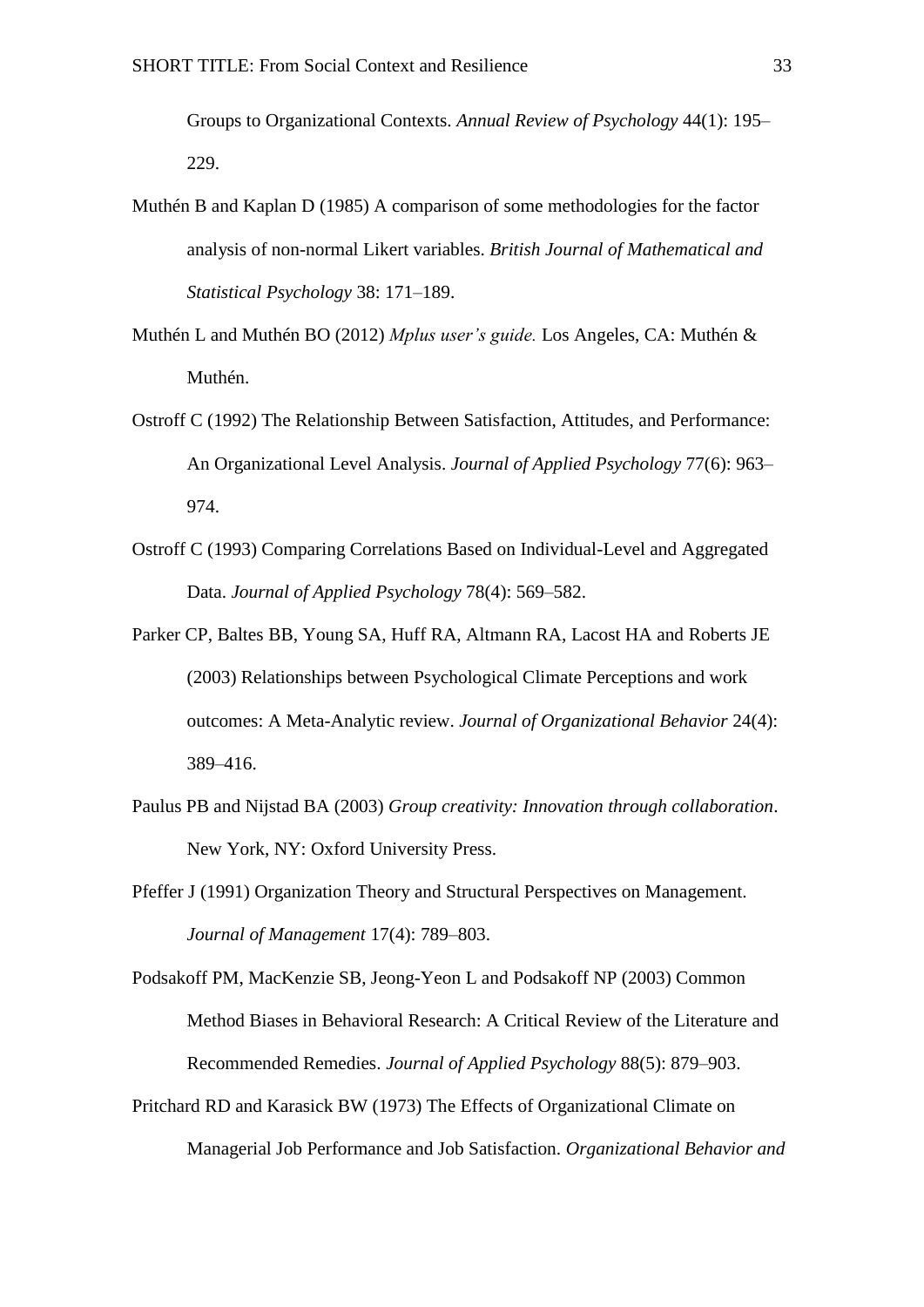*Human Decision Processes* 9(1): 126–146.

- Raudenbush S and Bryk A (2002) *Hierarchical linear models: Applications and data analysis methods* (2nd ed.) Thousand Oaks, CA: Sage.
- Riketta M (2008) The Causal Relation Between Job Attitudes and Performance: a Meta-Analysis of Panel Studies. *Journal of Applied Psychology* 93(2): 472–481.
- Salancik GR and Pfeffer J (1978) A social information processing approach to job attitudes and task design. *Administrative Science Quarterly* 23(2): 224–253.
- Schnake ME (1983) An Empirical Assessment of the Effects of Affective Response in the Measurement of Organizational Climate. *Personnel Psychology* 36(4): 791– 807.
- Schulte M, Ostroff C and Kinicki AJ (2006) Organizational climate systems and psychological climate perceptions: A cross-level study of climate-satisfaction relationships. *Journal of Occupational and Organizational Psychology* 79: 645– 671.
- Shin J, Taylor MS and Seo M (2012) Resources for change: the relationships of organizational inducements and psychological resilience to employees' attitudes and behaviors toward organizational change. *Academy of Management Journal* 55(3): 727–748*.*
- Smith B, Dalen J, Wiggins K, Tooley E, Christopher P and Bernard J (2008) The brief resilience scale: Assessing the ability to bounce back. *International Journal of Behavioral Medicine* 15(3): 194–200.
- Sobel ME (1988) Direct and indirect effects in linear structural equation models. In Long JS (ed): *Common problems/proper solutions.* Beverly Hills, CA: Sage, pp. 46–64.

Staw BM, Sutton RI and Pelled LH (1994) Employee positive emotion and favorable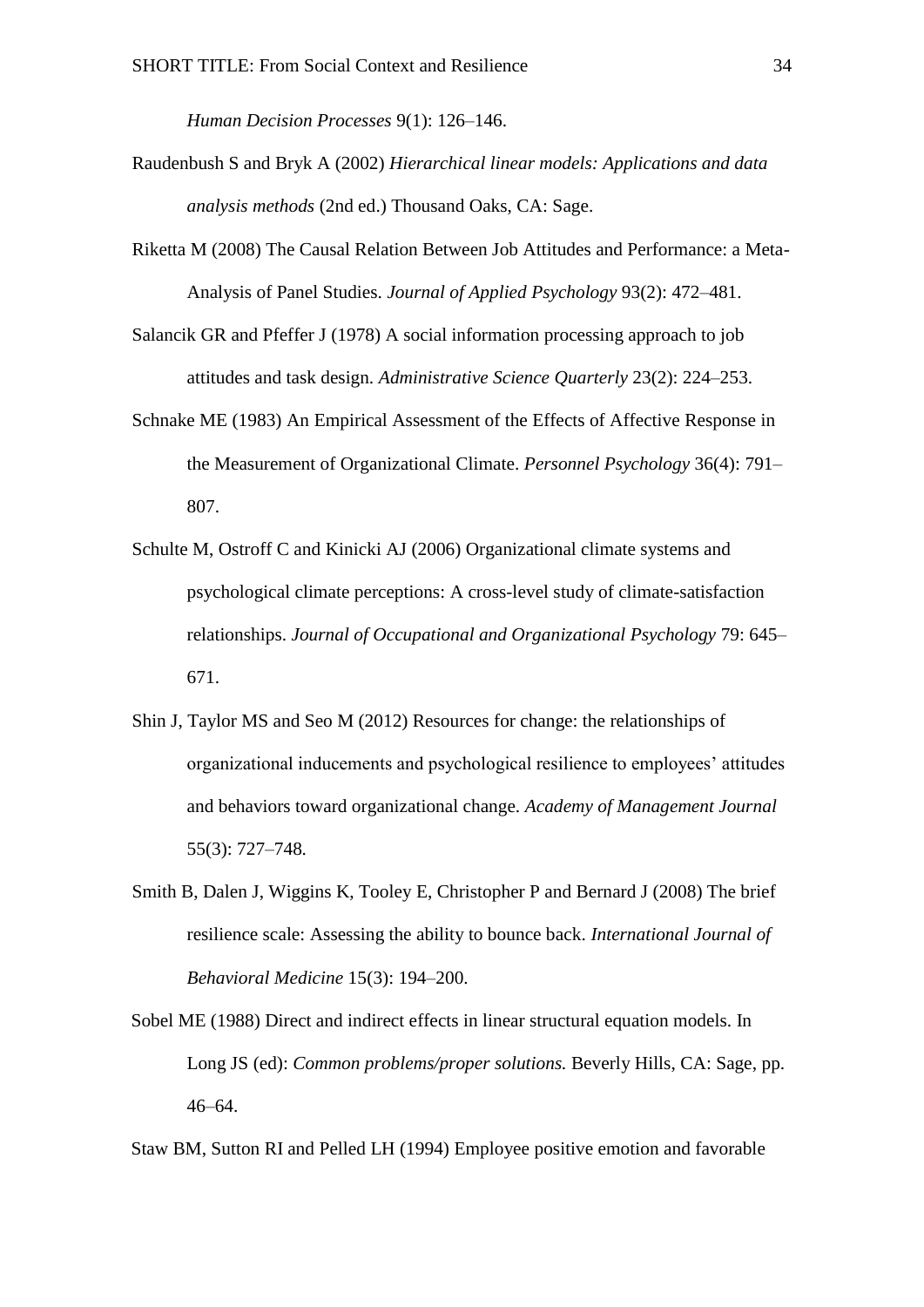outcomes at the workplace. *Organization Science* 5(1): 51–71.

- Sutcliffe KM and Vogus TJ (2003) Organizing for resilience. In Cameron KS, Dutton JE, Quinn RE (eds): Positive organizational scholarship: Foundations of a new discipline. San Francisco: Berrett-Koehler, pp. 94–110.
- Tugade MM and Fredrickson BL (2004) Resilient individuals use positive emotions to bounce back from negative emotional experiences. *Journal of Personality and Social Psychology* 86(2): 320–333.
- Weiss HM (2002) Deconstructing job satisfaction: separating evaluations, beliefs and affective experiences. *Human Resources Management Review* 12(2): 173–194.
- West BJ, Patera JL and Carsten MK (2009) Team level positivity: investigating positive psychological capacities and team level outcomes. *Journal of Organizational Behavior* 30(2): 249–267.

Westman M (2001) Stress and strain crossover. *Human Relations* 54: 557–591.

- Whitman DS, Van Rooy DL and Viswesvaran C (2010) Satisfaction, Citizenship Behaviors, and Performance in Work Units: A Meta-Analysis of Collective Construct Relations. *Personnel Psychology* 63(1): 41–81.
- Youssef CM and Luthans F (2007) Positive organizational behavior in the workplace. The impact of hope, optimism and resiliency. *Journal of Management* 33(5): 774–800.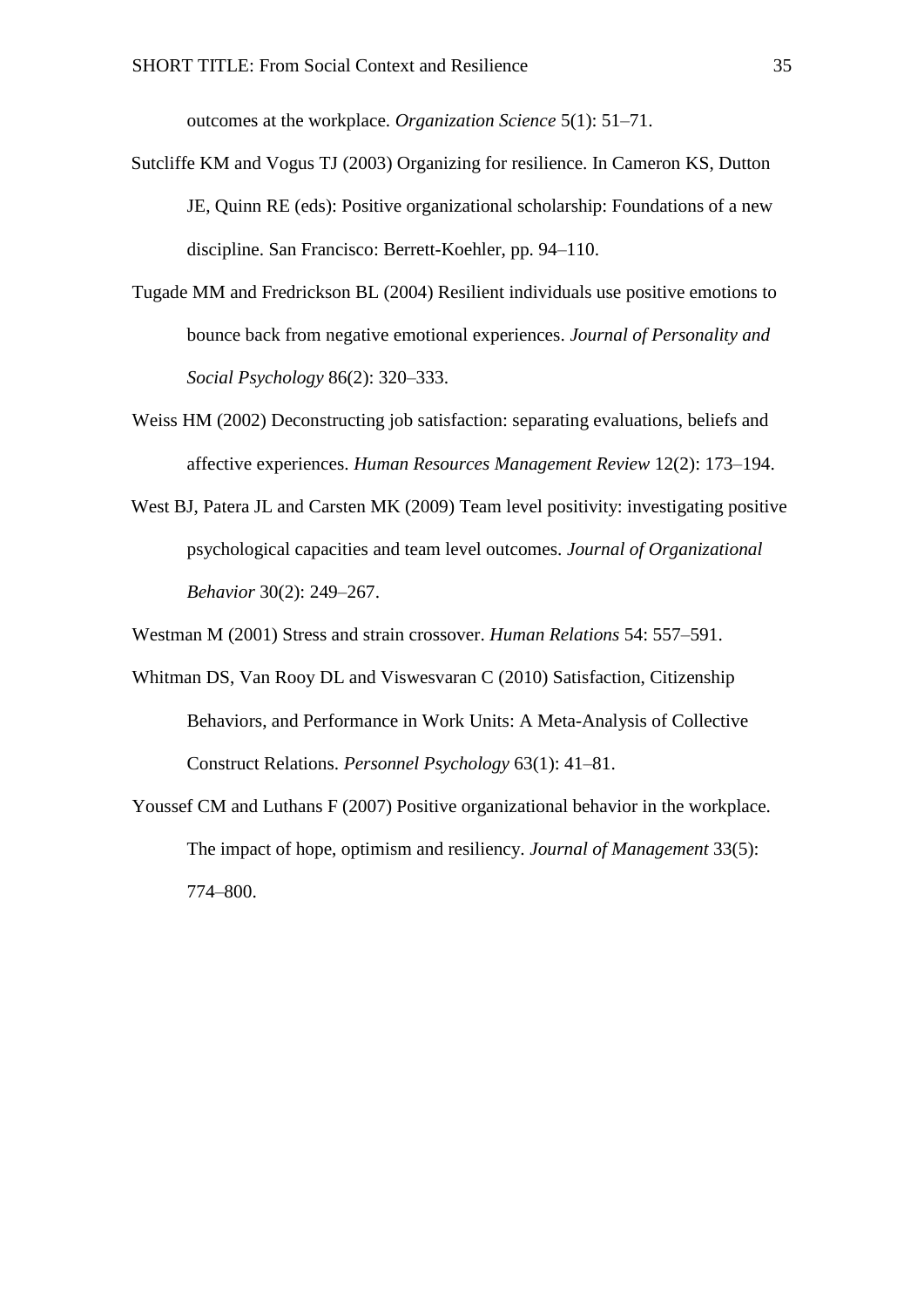Table 1.

*Fit indices of alternative PoSC models for CFA*

| Model                                            | $X^2$   | df    | <b>CFI</b> | TLI  | RMSEA | <b>SRMR</b> |
|--------------------------------------------------|---------|-------|------------|------|-------|-------------|
|                                                  |         |       |            |      |       |             |
| CFA1. Second-order factor model 184.727 114 0.92 |         |       |            | 0.90 | 0.08  | .07         |
|                                                  |         |       |            |      |       |             |
| CFA <sub>2</sub> . One-factor model              | 432.549 | -119  | 0.62       | 0.57 | 0.20  | .14         |
| CFA3. Three-factor model                         |         |       |            |      |       |             |
|                                                  | 247.584 | - 117 | 0.84       | 0.82 | 0.13  | .27         |

*Note*. df = degree of freedom; CFI = Comparative Fit Index; TLI = Tucker Lewis Fit

Index; RMSEA = Root Mean Square Error of Approximation; SRMR = Standardized

Root Mean Square Residual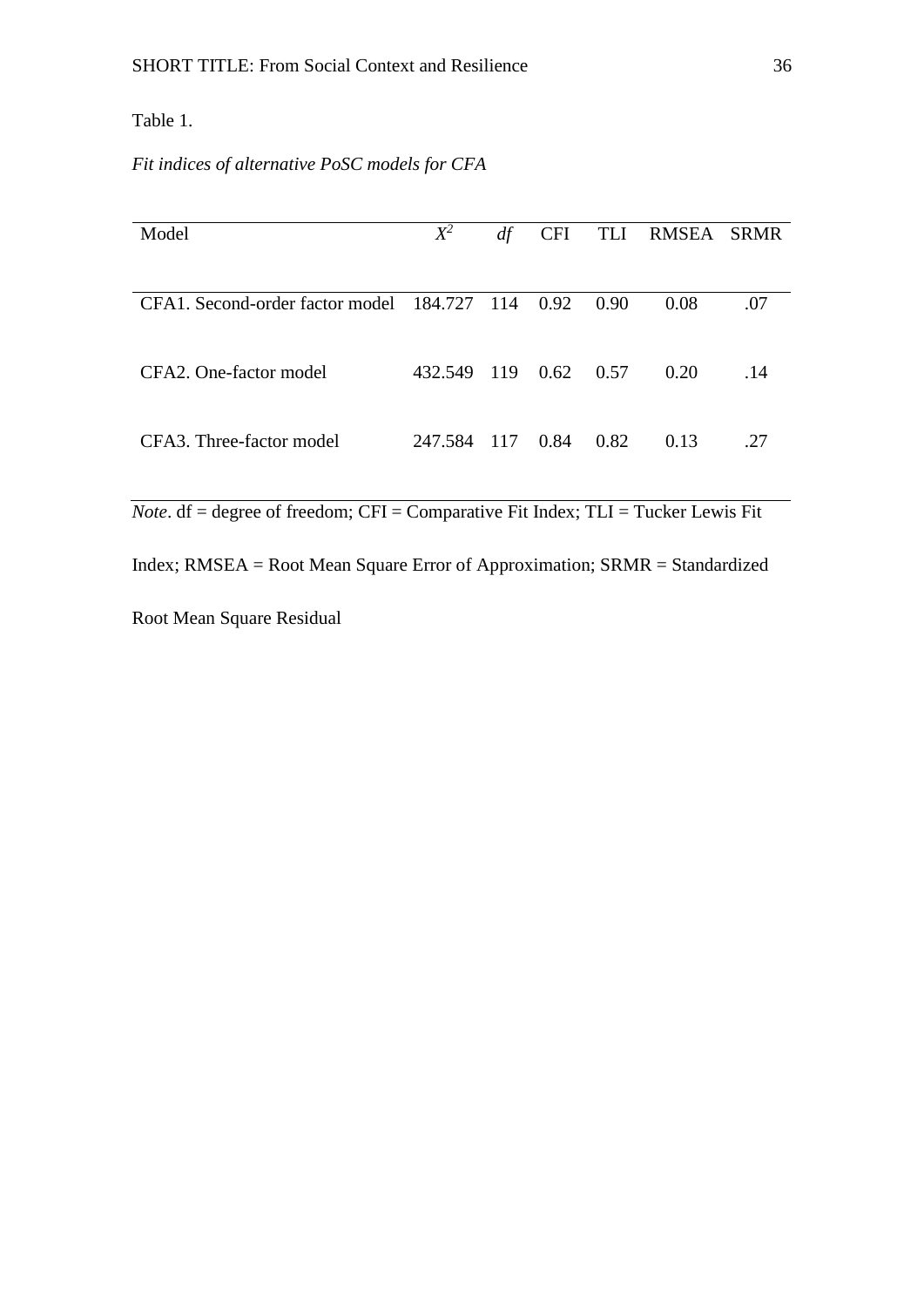# Table 2

|                             | $\boldsymbol{M}$ | SD    |          | 2        | $\mathfrak{Z}$ | 4         | 5       | 6        |
|-----------------------------|------------------|-------|----------|----------|----------------|-----------|---------|----------|
| 1. PoSC $(T1)$              | 4.76             | 0.91  |          |          |                |           |         |          |
| 2. Work Resilience (T1)     | 5.49             | 0.65  | $0.38**$ |          |                |           |         |          |
| Job Satisfaction (T2)<br>3. | 5.03             | 1.04  | $0.38**$ | $0.29**$ |                |           |         |          |
| 4. Performance (T2)         | 7.73             | 1.02  | 0.04     | 0.08     | $0.13*$        |           |         |          |
| Gender<br>5.                | 1.47             | 0.49  | $-0.04$  | $-0.04$  | $-0.02$        | $-0.07$   |         |          |
| 6. Age                      | 45.09            | 8.21  | 0.01     | 0.01     | 0.09           | $-.21**$  | $-0.09$ |          |
| Organizational tenure<br>7. | 15.15            | 10.14 | 0.01     | $-0.03$  | $0.13*$        | $-0.22**$ | 0.07    | $0.79**$ |

*Means, Standard Deviations, and Correlations among variables at individual level (N = 305)*

*Note*. PoSC = Perception of Social Context;  $T1 = Time 1$ ;  $T2 = Time 2$ ; Gender:  $1 = Male$ ,  $2 = Female$ .

\*  $p$  < .05, \*\*  $p$  < .01.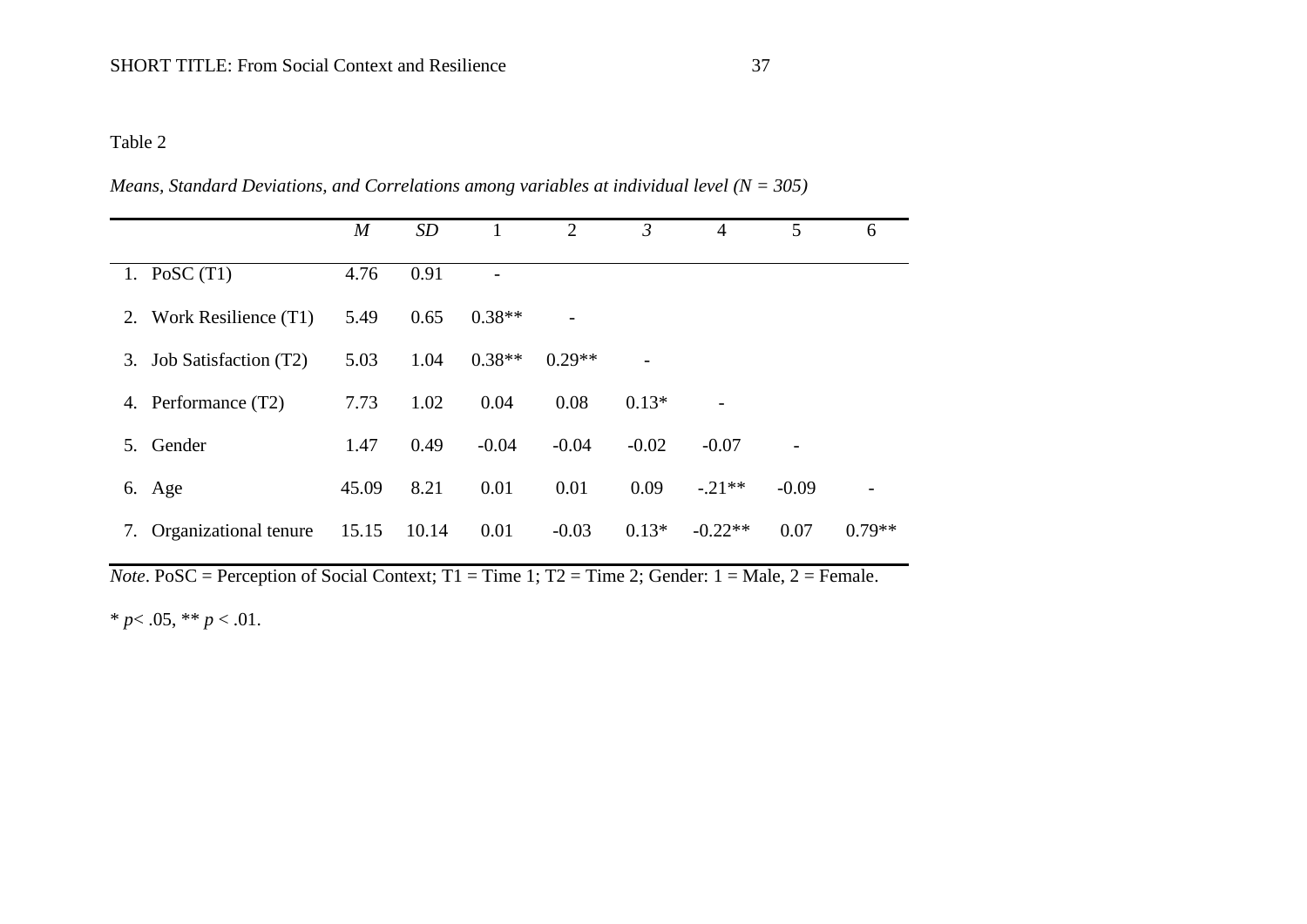# Table 3

|                         | $DV = Performance(T2)$ |                 |                 |  |  |  |
|-------------------------|------------------------|-----------------|-----------------|--|--|--|
|                         | Model 0<br>Model 1     |                 | Model 2         |  |  |  |
| Variables               | $\beta$ (SE)           | $\beta$ (SE)    | $\beta$ (SE)    |  |  |  |
| Intercept               | $7.75***$ (.08)        | $7.04***$ (.29) | $6.99***$ (.30) |  |  |  |
| Resilience (T1)         |                        | 0.06(.09)       | 0.06(.09)       |  |  |  |
| Job Satisfaction (T2)   |                        | $0.14*(0.06)$   | $0.15*(0.06)$   |  |  |  |
| Work-unit PoSC (T1)     |                        |                 | $-0.12(0.17)$   |  |  |  |
| Pseudo R-squared        | .15                    | .17             | .17             |  |  |  |
| Variance level 2        | $0.16*(0.07)$          | $0.17*(0.07)$   | $0.17*(0.07)$   |  |  |  |
| Variance level 1        | $0.89***$ (.08)        | $0.84***$ (.08) | $0.84***$ (.08) |  |  |  |
| $-2 * log (likelihood)$ | 846.57                 | 822.94          | 822.38          |  |  |  |
| df                      | 3                      | 5               | 6               |  |  |  |

# *Hierarchical Linear Models results*

*Note*. Pseudo R-squared was calculated as the sum of total variance attributable to within and between variance components (Singer, 1998). PoSC = Perception of social Context;  $T1 = Time 1$ ;  $T2 = Time 2$ .

\* *p*< 0.05, \*\* *p* < 0.01, \*\*\* *p* < 0.001.